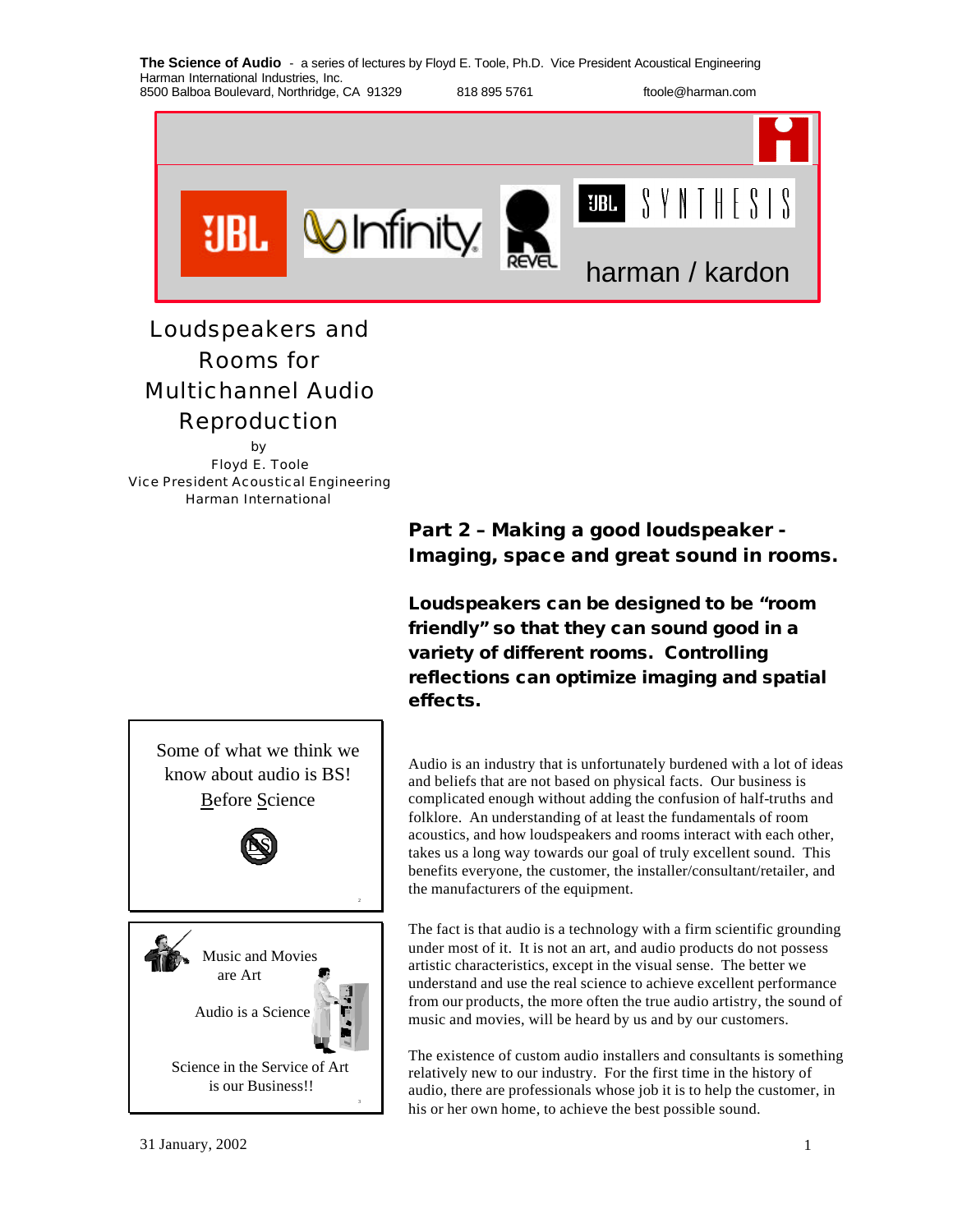### *The Goal*: To deliver high quality sound to our customers' ears.

*The Problem*: ROOMS, the final audio component.

They affect sound quality and imaging They dominate bass quality They do this during the making of the recordings, and during their playback at home. They are all different.

Loudspeakers should sound good . . .

. . . and that is part of the problem.

How do we judge what is "good"?

5

6







The traditional problem in audio has been that the room, the final audio component, is not within our control. Customer satisfaction, assuming that it is based on good sound, has been, therefore, a matter of chance.

This can change. With the selection of the appropriate loudspeakers, the application of some fundamental room acoustical knowledge and, if necessary, the right kind of equalization, we can greatly increase the odds in the favor of the customer and thereby ourselves.

No matter what measurements tell us, a loudspeaker isn't good until it sounds good. Complications in determining what is "good" include variations in rooms and recordings. The latter is something often ignored as we go about our daily businesses.

When we listen we are instantly trapped in the "audio circle of confusion".

 Loudspeakers are evaluated by listening to recordings. Recordings are made using microphones that are selected and positioned, equalized and processed in a variety of ways using the masses of equipment in a recording studio.

All of this is done while listening through loudspeakers in a room – a recording control room or movie dubbing stage.

The quality of the sound in a recording is very much dependent on the quality of sound from the monitor loudspeakers in that particular room.

The recording industry has NO critical standards relating to loudspeakers for monitoring and for the rooms in which they are used. Consequently, recordings are extremely variable in quality, even in the gross characteristics of bass and treble balance. Yet, we try to evaluate audio products using such recordings. It is like making a technical measurement with an undefined test signal. The result is that mistakes are made. We cannot tell whether a good sound is the result of a truly good loudspeaker/room combination, or whether it is a case of compensating errors: a recording with, for example, too much bass being combined with a playback system that is deficient in bass.

Some control rooms sound superb, while others are back in the dark ages of loud "mid-fi". Some even go out of their way to use bad monitor loudspeakers that they think represent what people are listening to in their homes and cars. It is obvious to anyone who listens carefully that all loudspeakers are getting better, and that the good ones are sounding more and more alike, and much more like the "real thing". However, bad loudspeakers can be bad in an infinite number of ways. No two are alike, and they can be dramatically different. How, then, is it possible for one "bad" monitor loudspeaker to represent the huge variety of sounds from clock radios, boom boxes, mini-systems, headphones and entry level car audio? It isn't!!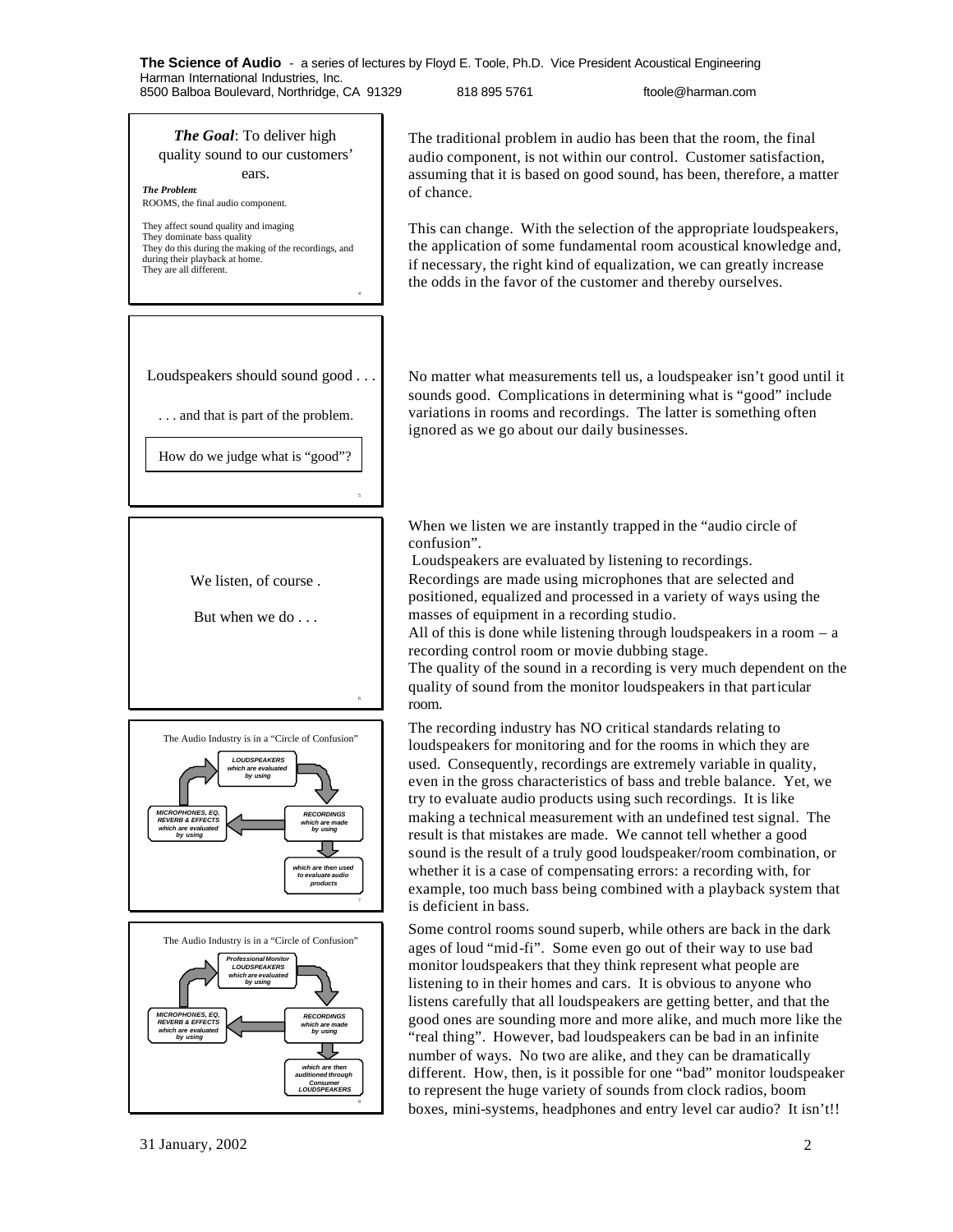

*Professional Monitor LOUDSPEAKERS*

The "circle of confusion" is broken, if these loudspeakers sound like each other.

All of us need to exercise whatever influence we have to elevate the quality of sound everywhere. Then, and only then, will we have some assurance, when we listen at home or in our cars, that we are hearing what was intended by the artists. The enemy in this effort is ignorance and apathy. Most customers are intimidated by these kinds of decisions, and some truly say they don't care. Yet, I have never in my life demonstrated a truly good sound system to anyone who was not impressed, if not absolutely "blown away".

Ironically, the problem exists at both the professional and consumer levels. Both need to be aware of the genuine advances in acoustic science and technology.



10

*Consumer LOUDSPEAKERS*

Only then can we say that we are working within an industry that aims to preserve the audio artistry.

If we cannot totally rely on our ears, what else is there?

This is a problem to which there is not a single, or a simple, solution.

Science Involves Measurements, and We Need to Do Two Kinds:

## **OBJECTIVE**

- 1. Frequency Response on and off axis, spatial
- averages including
- sound power.
- 2. Phase Response 3. Non-Linear Distortion
	- 3. Distortions and noises 4. Dynamic Capabilities

SUBJECTIVE 1. Sound Quality timbre, bandwidth 2. Directional and spatial effects in stereo and multichannel systems

13

- THD, IMD, noise 4. Power Compression The scientific method requires data. Data of all kinds, and the more the better. In this case, we must use technical measurements, because they are the essential tools of the engineers designing the products. It is necessary to measure everything that we think might be relevant to how something sounds. This is more than is commonly thought. However, we also need subjective data, relating to listeners' opinions of the many perceptual dimensions of sound quality as well as spatial and directional attributes.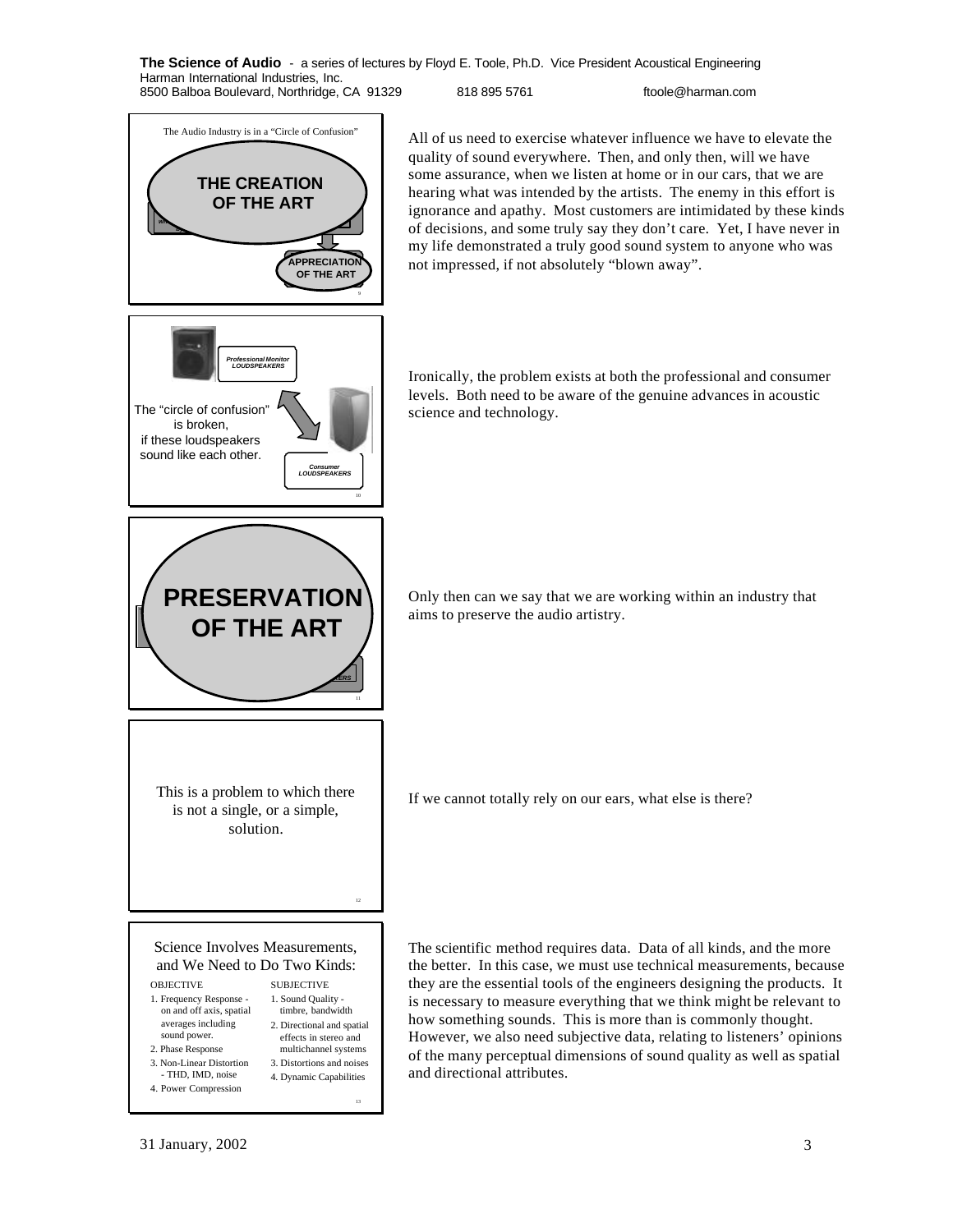Scientific Design Requires: (a) carefully controlled listening tests:

combined with (b) accurate and comprehensive technical measurements

combined with (c) knowledge of the psychoacoustic relationships between perceptions and

What are Subjective Measurements?

They are LISTENING TESTS in which the OPINIONS OF LISTENERS relate to the SOUNDS OF THE LOUDSPEAKERS rather than:

subjective measurements

measurements .

How they look How much they cost What reviewers think of them What listeners think of the manufacturer

How loud they are

 $Etc. \ldots$ 

How the room is physically arranged

14

15

These are NUISANCE VARIABLES -they MUST be controlled

If listeners like or dislike something, it is important to try to identify what, technically, was responsible. By taking the listening reports back to the lab, it is possible to learn the relationships between what we measure, and what we hear. This is the science of psychoacoustics, and the better we understand it, the better we will be at delivering good sound to our customers' ears. Technical measurements must be accurate, or else they lie to us.

Getting accurate acoustical measurements without good facilities is very difficult to impossible. Much of the data floating around the loudspeaker industry is not accurate.

Most listening tests are valid only at a specific time and place, for the specific recordings that were listened to, and for the people offering their opinions. This can be acceptable if it is you choosing your own system in your own home. It is not acceptable for a loudspeaker manufacturer, who is trying to design products that can sound good to many listeners, in many rooms, with many recordings. Consequently, we get scientific about it, and start to remove some of the variables that have nothing to do with the sound from the loudspeaker, letting the listeners focus as much of their attention as possible on the sound, and the sound alone. Purveyors of 'magic' in the audio industry find these double-blind tests very threatening.

One of the most problematic nuisance variables is the position of the loudspeaker and the position of the listener in the room. To control this variable at Harman, we have created a room with a "shuffler" that physically moves speakers around, bringing them always to the same locations when they are being auditioned. It is pneumatically driven, quiet, and computer controlled so that the positions are precise. It takes about three seconds to switch the positions of the active and inactive loudspeakers.

A pair of speakers ready for listening.

And, about three seconds later, a second pair can be heard.





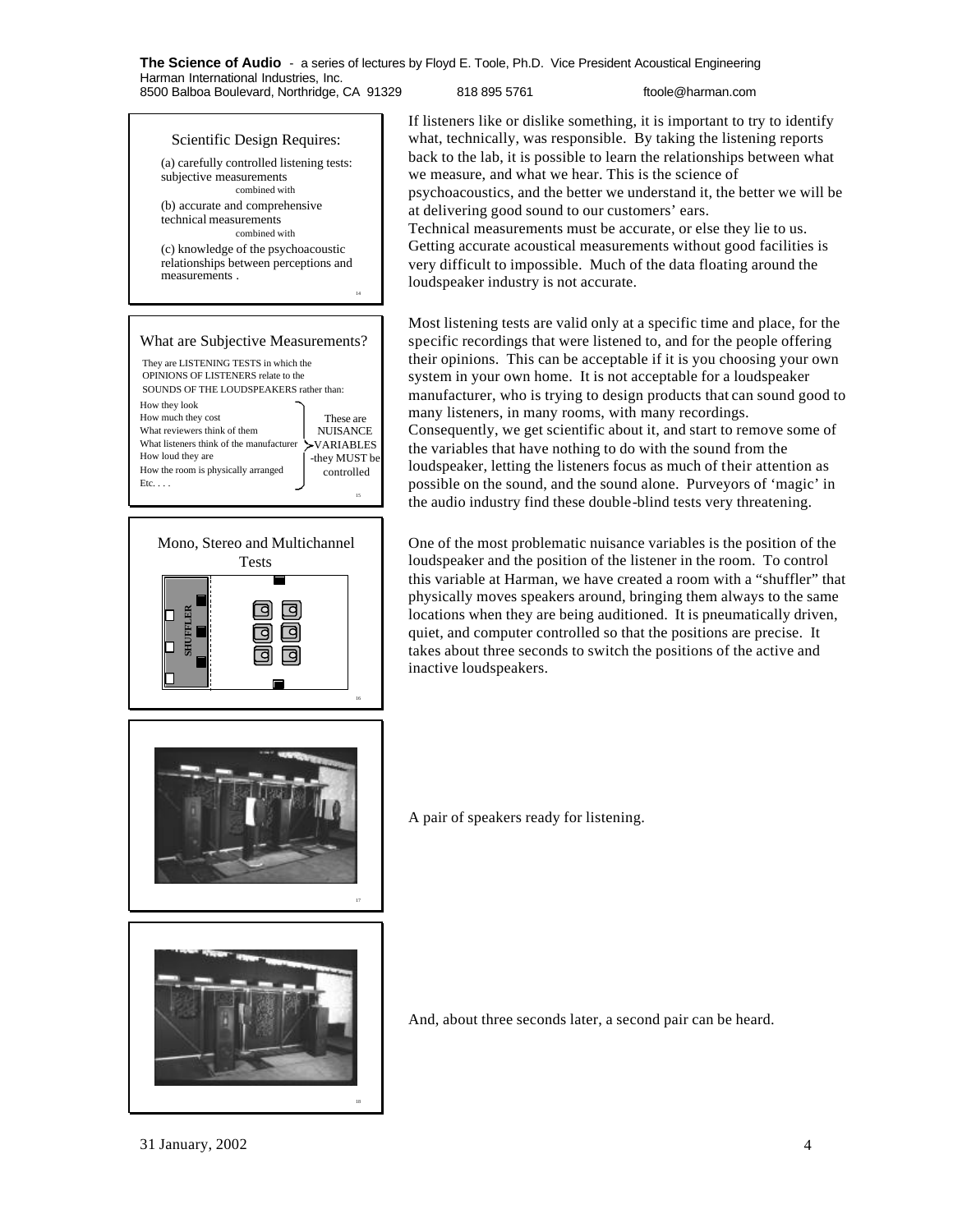**The Science of Audio** - a series of lectures by Floyd E. Toole, Ph.D. Vice President Acoustical Engineering Harman International Industries, Inc.

8500 Balboa Boulevard, Northridge, CA 91329 818 895 5761 ftoole@harman.com





The room is the final audio component, and it is not under control!

The Room - Direct Sound

20

What the Listener Sees The listener (and we prefer to use one listener at a time) sees none of this, of course. Here we show a video display on a large perforated screen. For the evaluation of most products this is not used. The tests are controlled by the listener, who takes as long as is needed in order to form a satisfactory judgment. A computer randomizes the choice of music, and the coded identity of the test loudspeakers for each musical selection, so that the opinions must relate as much as possible to the sound itself.

> Listeners are selected for normal hearing and aptitude, and then are trained to be really fussy. They yield remarkably consistent opinions.

> "Where the rubber hits the road", in the customer's home, we have no such conveniences, so we must develop products and techniques that allow good sound to prevail even when the local acoustical conditions are less than ideal.

> This is where knowledgeable custom installers, consultants and audio specialists come to the rescue.

> The first sound to arrive at a listener's ears is the "direct" sound. If the loudspeakers have been angled to face the listener, this will be the on-axis sound, often the best possible sound from the loudspeaker.



However, following only a few milliseconds behind, and only slightly less loud, will be the early reflections: sounds that have been reflected from only one surface in the room.



The Room - Reverberation Still later, come the multitudes of reflections that have been reflected more than once, perhaps many times. These are individually much lower in amplitude, but collectively loud enough to be a powerful factor in our impressions of sound quality, space and imaging. In small rooms, typically furnished, this sound field, although often called 'reverberation' is not the directionally diffuse and temporally complex reverberation that we hear in a concert hall, or many other large, acoustically 'live' spaces. Some would argue that it deserves a different name.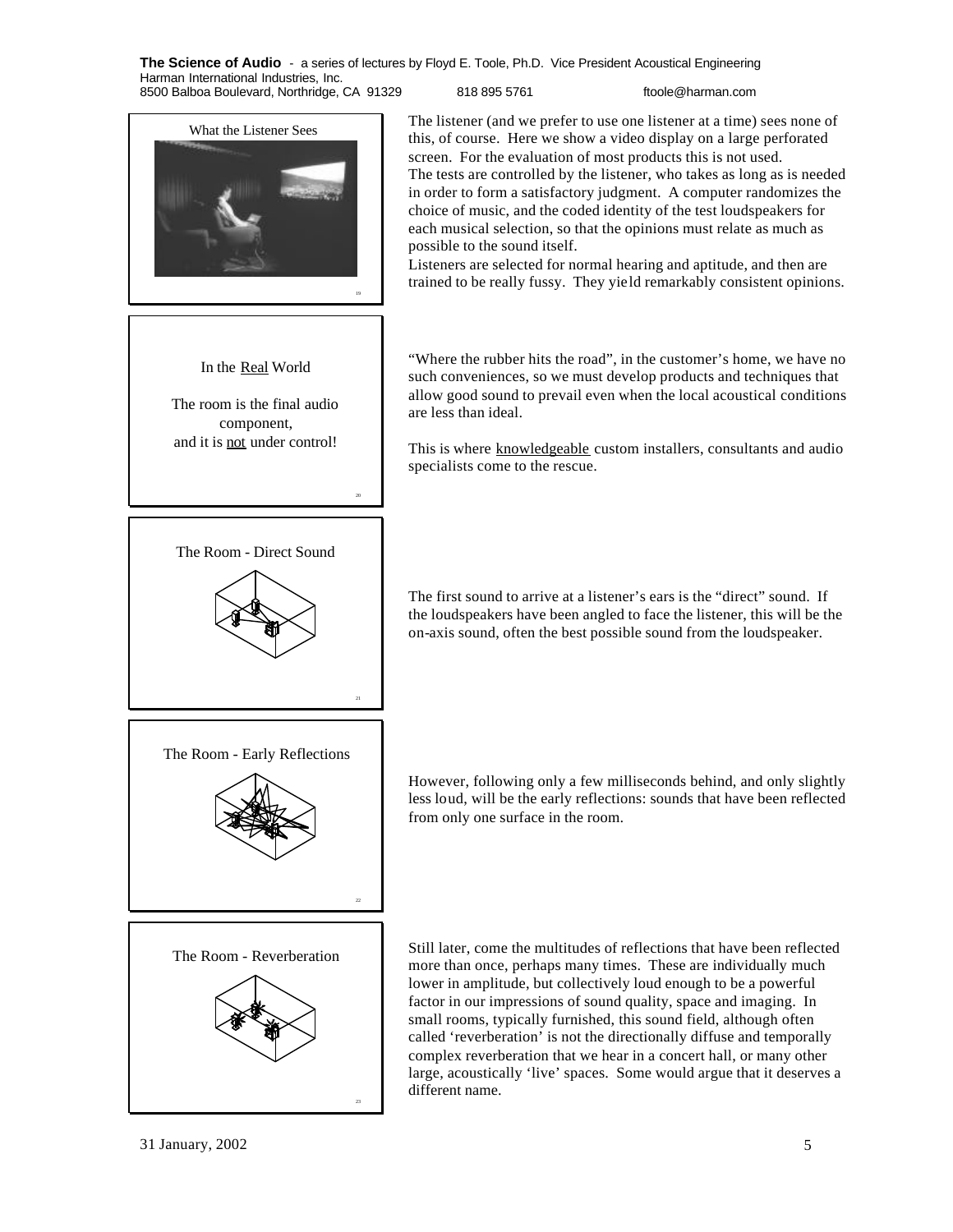

Rooms also have resonances that emphasize certain frequencies, attenuate others, depending on the dimensions and shape of the room. And, they do so in a manner that depends on where the loudspeakers and listeners are located within the room. These effects are strongest at low frequencies.

Using a loudspeaker that we know, in retrospect, had a design flaw, let us see what happens in a room. This loudspeaker was designed using the philosophy that the direct sound, the on-axis sound, is the most important. The top curve is the on-axis measurement, and it is very smooth and flat, a credit to the design team.

The second and third curves, moving downward, are the 30- and 60 degree off-axis measurements, showing that these sounds are not nearly so neutral; the output varies with frequency. What happens to this in a room?

The data in this slide are derived from many measurements made in a large anechoic chamber. This is a room having no "echoes", used for acoustical measurements. All surfaces are covered with highly effective acoustical absorbing material that is, in this case, about fourfeet thick. The color coding of the curves is not visible here, so it is not possible to see which curve is which. However, one might recognize the flat on-axis curve representing the direct sound, and see also that none of the other curves is remotely smooth or flat. This tells us that all of the sounds arriving at the ears do not convey the same message about the sound quality, or timbre. The top curve is a calculated prediction of what a measured "room curve" might be.

The loudspeaker was then placed in a typical left or right channel location in a real room. It was measured at the listening position, then moved to two other locations within a radius of two feet, and measured at each location. The fourth curve, the top one, is the calculated room curve from the previous slide. Obviously, little is changing at frequencies above about 300-400 Hz, and the prediction is right on target. However, below these frequencies, there are considerable location-dependent changes, and the prediction fails completely. The reason? Room resonances and boundary effects that are specific to that particular room. These can only, with precision, be evaluated by measurements in the room itself.

However, it is also clear that through the middle and high frequencies the anechoic measurements made in the laboratory have done an excellent job of predicting what happened in the room. However, doing so required many, many measurements at positions all around the loudspeaker.

If we are to try to anticipate how a loudspeaker will sound in a room, it is necessary to measure everything, and not just a few curves around the on-axis measurement.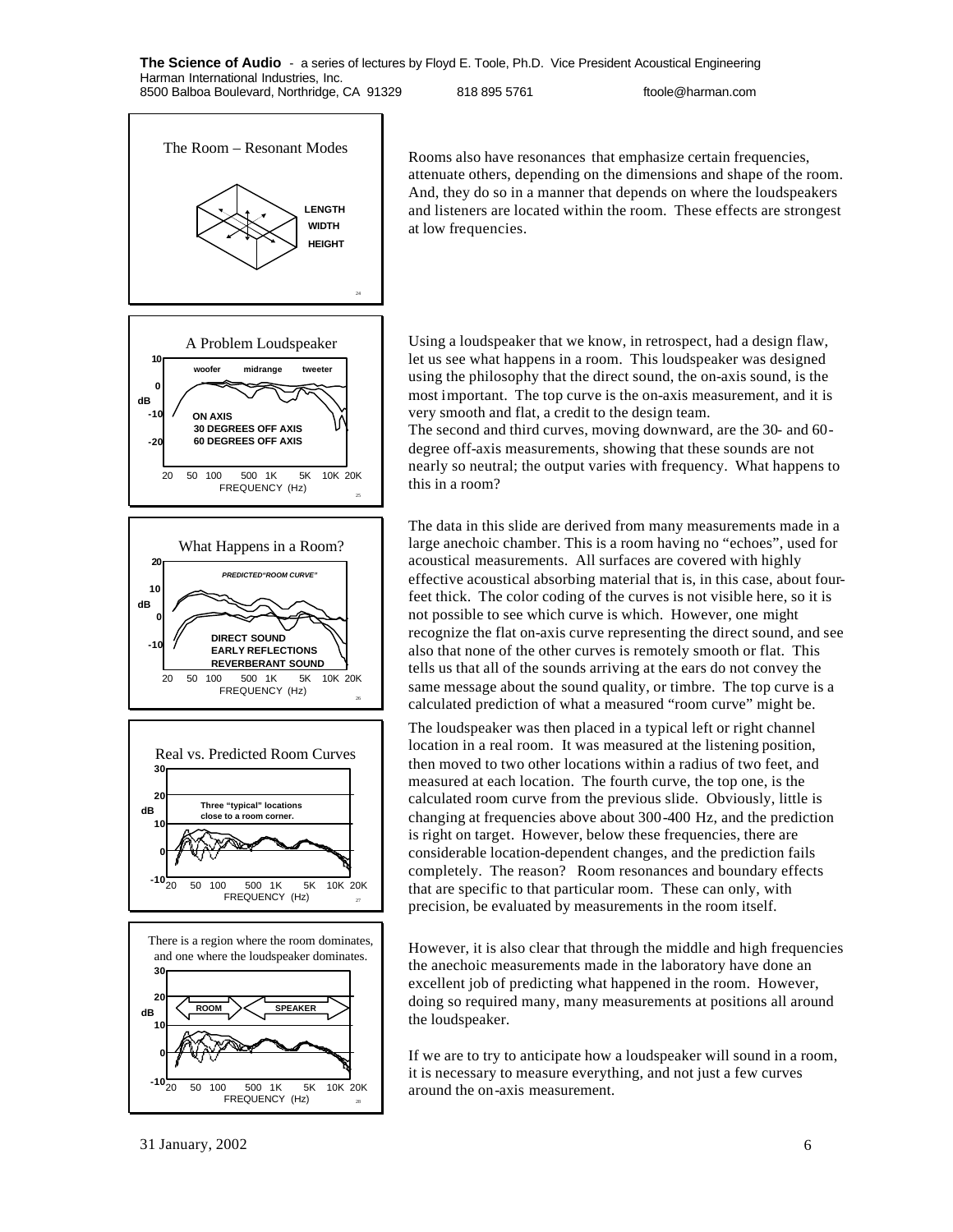72 frequency **Maripansas** 29

At Harman, the engineers have dubbed our basic measurement of frequency response, the Spin-o-rama, since it involves spinning the loudspeaker on two axes, and accumulating a total of 72 measurements.



The collection of raw data is computer processed to generate a set of curves showing estimates of the distinctive regimes of sound arriving at a listener's ears in a typical room. To do this, a large survey of real rooms was undertaken, and a statistical analysis of angles and distances led to the algorithm that generated these curves. All measurements have a frequency resolution of 1/20 octave, from 20 Hz to 20 kHz.

The top curve is the on-axis curve, representing the direct sound for a person in the "sweet spot".



The second curve is a spatial average over  $+/- 30^{\circ}$  horizontal, and  $+/-$ 10° vertical, representing the direct sound for listeners seated in a row of chairs or a large sofa, and possibly standing and sitting.



The third curve is the energy sum of the set of early reflections. Ideally, these should look a lot like the on-axis curve, so that it conveys the same timbral information.



The fourth curve is a calculation of the total sound power radiated by the loudspeaker in all directions (this is NOT a simple average or sum of all 72 measurements). Again, this curve should be smooth and flattish.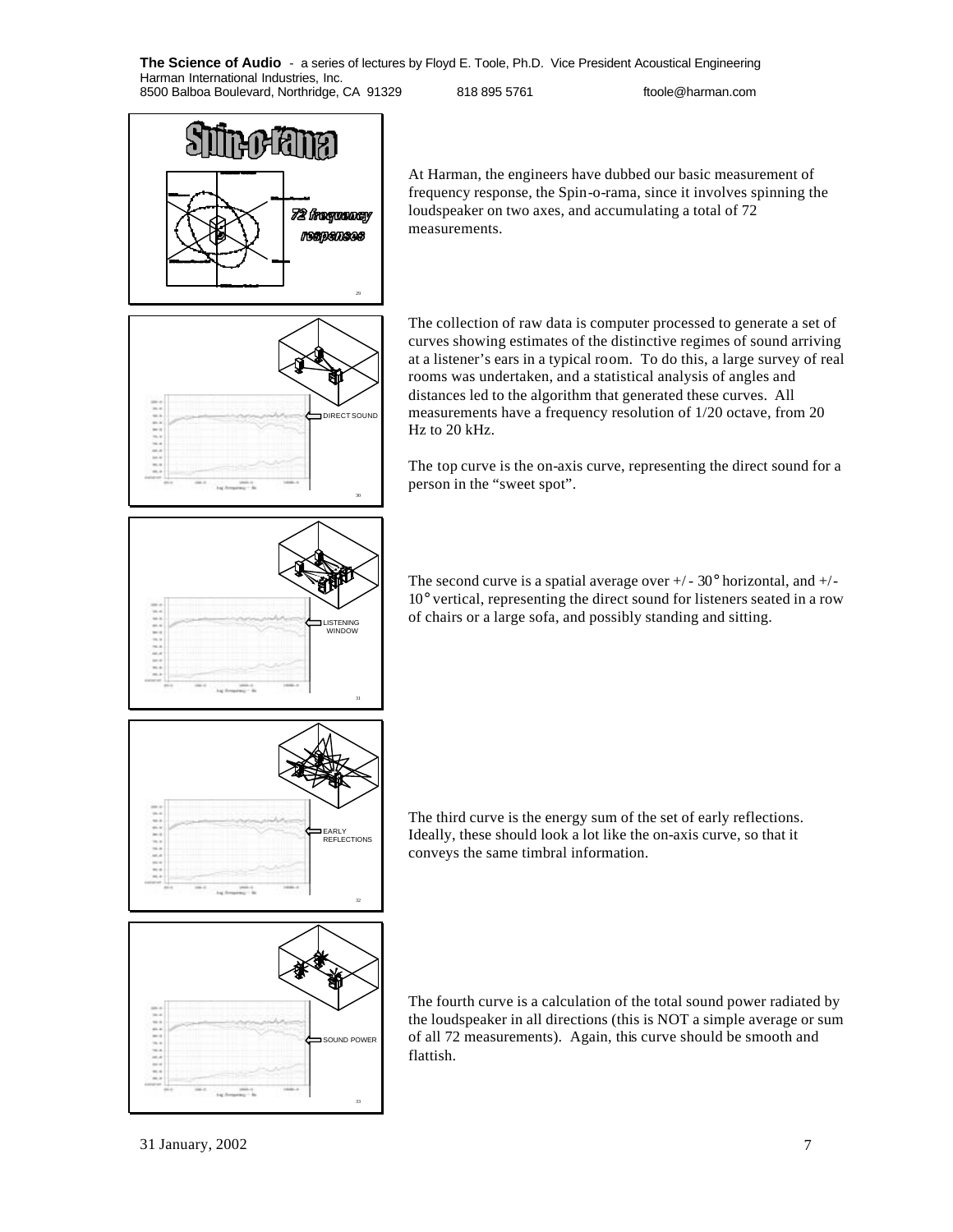

The uppermost of the bottom pair of curves is the Directivity Index, or DI. This is an indication of the angular uniformity with which the loudspeaker radiates its energy into a room as a function of frequency. It is a measure of the uniformity of its dispersion as a function of frequency.









The bottom curve is an invented DI, this time just for the early reflections.

Here we see the complete set as they are presented for visual inspection. The whole idea of this is to present to the eyes, a set of data that can be interpreted in a way that allows one to anticipate how a loudspeaker might sound in a room.

The curves shown here describe a truly excellent loudspeaker, not perfect but, currently, a good example of the state of our art. Note the smoothness of all of the curves, and the basic similarities in all of the curves, from the single on-axis measurement, through to the estimate of the total sound radiated in all directions, the sound power.

In the same way that the earlier example was calculated, we can generate a curve that tries to anticipate a room curve. Here we have not included all of the possible refinements, but it suffices to get us within a couple of dB over most of the frequency range.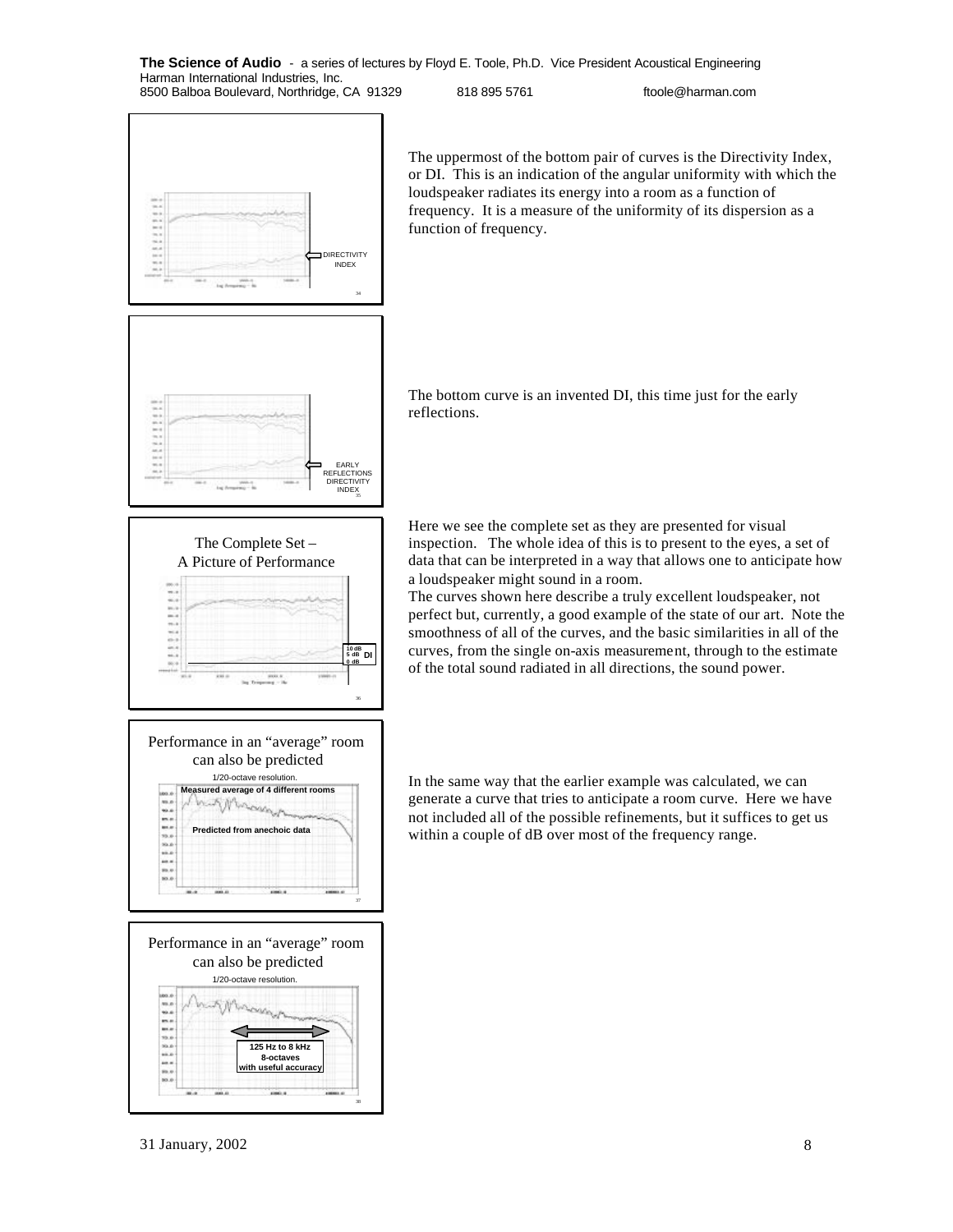### Now, how do we interpret the measurements?

- Frequency response curves are not flat and smooth. Does this matter? How much does it matter? What is the ideal shape?
- Can we hear phase shift?
- What about time-domain behavior: transient response, "speed", etc.?

39









O.K. So we get some curves. The real proble m is that they ARE curves, and not straight lines. What is the ideal shape? How much deviation from the ideal is audible? Is there more to this than just frequency response?

Let's start with the most basic of all measurements, the frequency response. In the case of a loudspeaker we would begin with a look at what happens on the major axis.

Incidentally, such a measurement should be made at a distance of 2 m (6 feet) or more. The industry standard specifies loudspeaker sensitivity at one meter, however, the standard also requires the measurement to be made in the "far field" of the source, and if necessary, for the measurement to be calculated back to 1 meter. Many people mistakenly do not do this, and also make frequency response measurements at 1m. For loudspeaker systems of typical size, these measurements can exhibit large errors.

Of the features that our eyes can extract from a curve like this, it is obvious that spectral balance and bandwidth are important. Try playing with the bass and treble controls, and you will find that small changes are audible.

Resonances are REALLY important because our perceptual system (the ears and brain) is highly sensitized to them. The reason: resonances are the "building blocks" of all of the sounds that we are really interested in listening to – voices and musical instruments. Resonances can cause peaks and dips in a frequency response curve. However, so can acoustical interference, a phenomenon that turns out to be much less audible under normal listening circumstances.

So, we need a measurement system that allows us to separate, visually, those features in a curve that are caused by each of these phenomena. Only then can we be truly analytical, and make good judgments about how good or bad the device is.

Once upon a time, it was thought that a single curve told us useful information.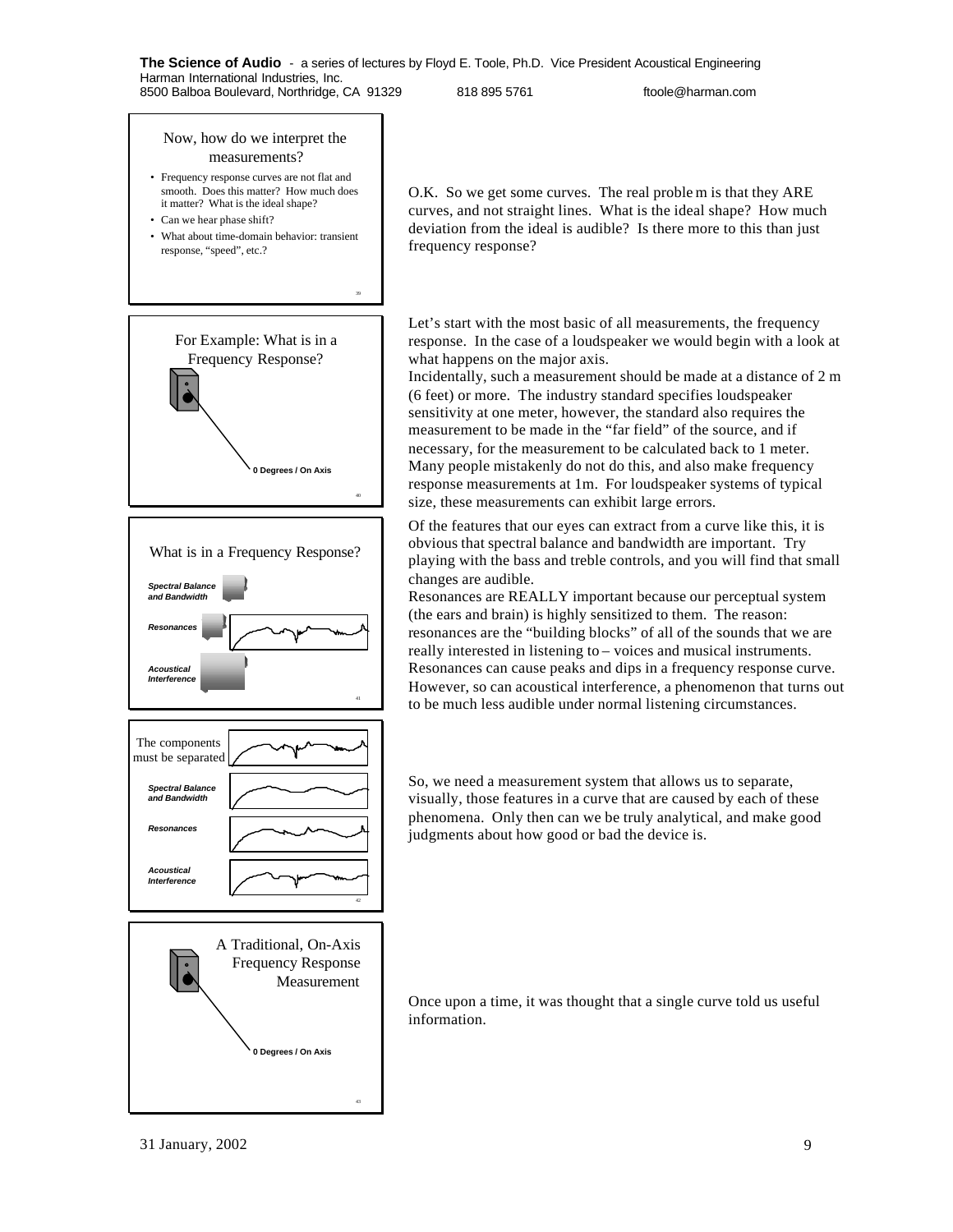of acoustical interference.

44 Simple Spatial Averaging **0 º 10º R 10º L 10º UP 10º DN 20º L 30º L 20º R 30º R THE LISTENING WINDOW**

Then we learned that spatial averaging allows us to separate those peaks and dips caused by resonances from those caused by acoustical interference. The explanation is really simple: those features associated with resonances tend not to change when the microphone location is changed, while those associated with interference do.



## Spatial Averaging in Rooms

- Helps to reveal the presence of resonances, which can be equalized.
- Attenuates the effects of acoustical interference, which cannot be equalized.
- Helps to eliminate visual evidence of dips in the frequency response, and thereby the temptation to try to fill them with equalization – which does not work!

#### Resonances are major problems!

46

47

- In loudspeaker drivers
	- cone flexure modes
	- suspension and frame modes
- In enclosures
	- mechanical resonances in panels and surfaces – acoustical resonances in cavities
- In rooms



When we average a lot of measurements made at a lot of different locations, and certain visual shapes do not disappear, we can be quite confident in concluding that those are resonances, and not the result

In rooms, there is an abundance of acoustical interference, caused by multitudes of reflections. Therefore, spatial averaging, i.e. combinations of measurements made at several locations, can help to isolate resonances. This is important because it turns out that we can equalize resonances (about which, more later), and we cannot equalize the effects of acoustical interference.

So, we expend a great deal of effort eliminating resonances from loudspeaker systems, and when they are installed in rooms, we need to spend some time and effort to identify and eliminate serious resonance problems.

Resonances are differentiated by their "Q", or quality factor. A high-Q resonance is one that is very frequency specific and that rings a long time. An example of a high-Q resonance is an empty wine glass, held by the stem, and tapped with a finger nail. It emits a clear tone that rings. If one places a finger on the side of the glass and taps it again, the ringing is shorter. The finger has taken some energy out of the resonant system, and the 'quality' is reduced. If the entire glass is grasped by a hand, and the tap is repeated, there is almost no ringing at all. A tone is still recognizable, but it is a low 'quality', or low-Q, resonance. High-Q resonances have sharp peaks, and low-Q resonances are broader when they are seen in frequency responses.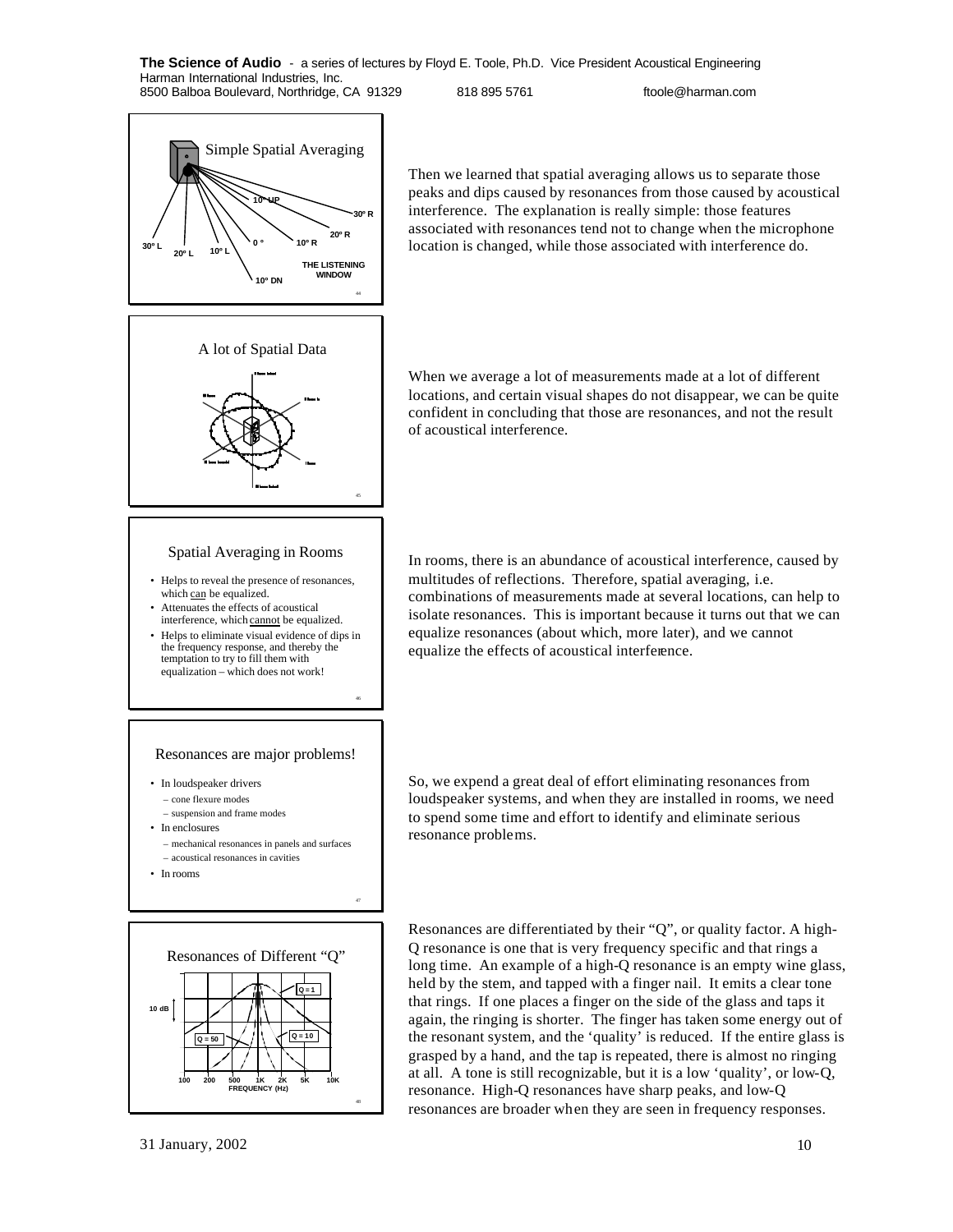

Sean Olive and I, when we were at the National Research Council, in Canada, published a paper in which we showed the shapes of deviations in frequency responses that corresponded to the just audible thresholds for resonances of different Q, at different frequencies, for different kinds of music or sounds. The effect of frequency was secondary, so here I show only what happens at 500 Hz. The results at different frequencies are similar. It shows that, for multimiked pan-potted, low reverb, pop or jazz, the threshold of audibility corresponds to a 10 dB spike in a frequency response curve. It looks bad, but it is just barely audible!

With a big band or symphony orchestra (complex orchestration) in a reverberant hall, the threshold is lower (we are more sensitive).

Of all the signals we tested, pink noise was the most revealing of resonances. It produced the lowest thresholds. Such low-amplitude, narrow, spikes are difficult to measure with precision at all frequencies.

When the Q is reduced, the pattern of audibility is much the same, but the thresholds are lower.

53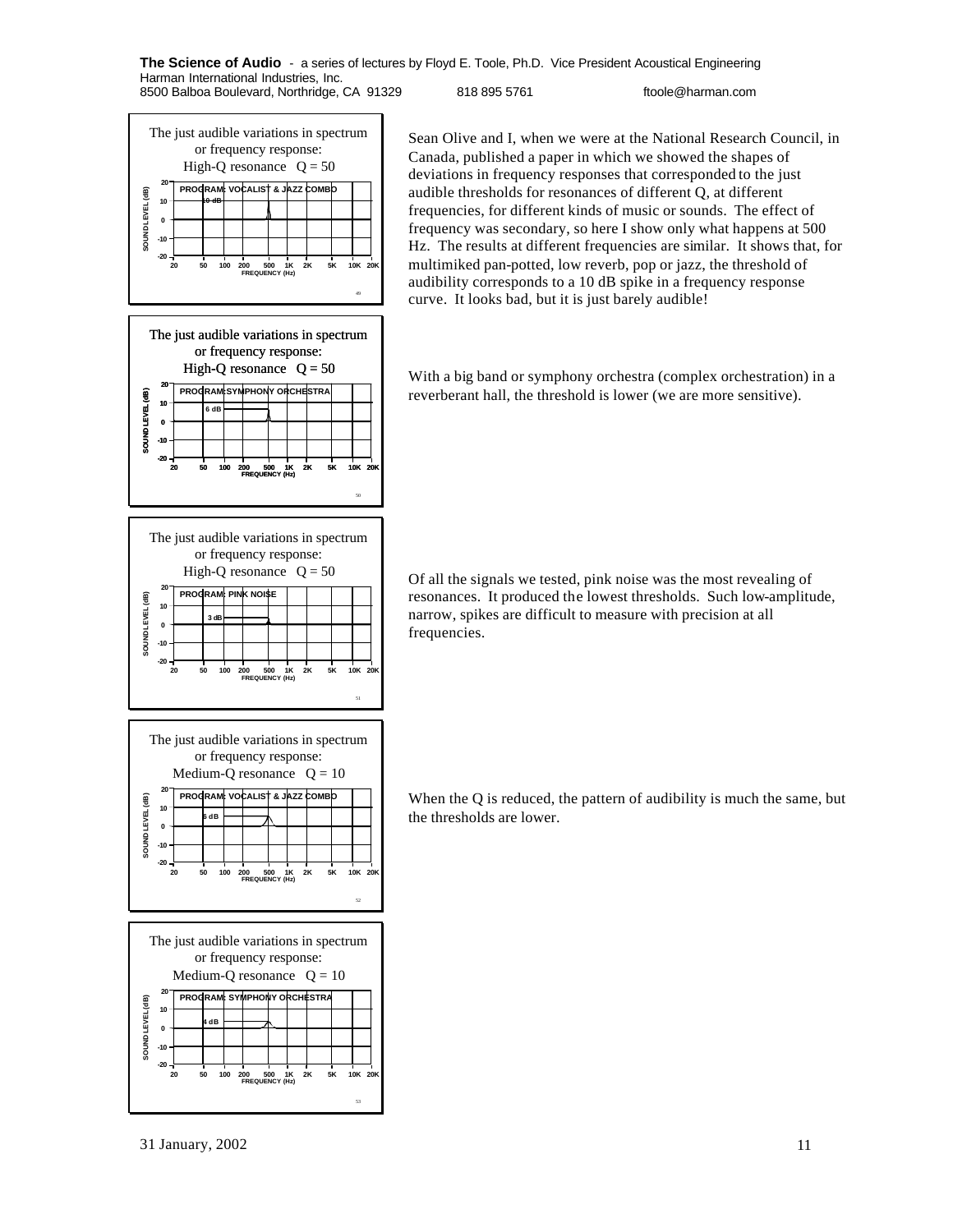The just audible variations in spectrum or frequency response: Medium-Q resonance  $Q = 10$ **20 PROGRAM: PINK NOISE** SOUND LEVEL (dB) **SOUND LEVEL (dB) 10 0 1.5 dB -10 -20 20 50 100 200 500 1K 2K 5K 10K 20K FREQUENCY (Hz)** 54 The just audible variations in spectrum or frequency response: Low-Q resonance  $Q = 1$ **20 PROGRAM: VOCALIST & JAZZ COMBO** SOUND LEVEL (dB) **SOUND LEVEL (dB) 10 2.5 dB 0 -10 -20 20 50 100 200 500 1K 2K 5K 10K 20K FREQUENCY (Hz)** 55 The just audible variations in spectrum or frequency response: Low-Q resonance  $Q = 1$ **20 PROGRAM: SYMPHONY ORCHESTRA** SOUND LEVEL (dB) **SOUND LEVEL (dB) 10 0 1.5 dB -10 -20 FREQUENCY (Hz) 20 50 100 200 500 1K 2K 5K 10K 20K** 56 The just audible variations in spectrum or frequency response: Low-Q resonance  $Q = 1$ **20 PROGRAM: PINK NOISE SOUND LEVEL (dB)** SOUND LEVEL (dB)  **10 0.3 dB 0 -10 -20 500 1K**<br>ENCY (Hz) **20 50 100 200 500 1K 2K 5K 10K 20K** 57 The just audible variations in spectrum or frequency response: These are all EQUALLY audible! **20 PROGRAM: SYMPHONY ORCHESTRA** SOUND LEVEL (dB) **SOUND LEVEL (dB) 10 0 -10 -20 20 50 100 200 500 1K 2K 5K 10K 20K FREQUENCY (Hz)**

When we get to really low-Q resonances, the ones that ring very little, it turns out that we can hear them at very low measured amplitudes. What, then, of the arguments that the ringing of high-Q resonances "smears" sounds, making them less articulate? These are arguments that are most likely based on visual interpretations of measured data, not on actual subjective tests of the audibility of the effects. They sound as though they should be true but, except at very low frequencies, they are fanciful. Good engineering should attempt to eliminate resonances of all kinds, but it is important to understand what is and is not audible.

This "curve" looks almost like a straight line. Our eyes are telling us that it is almost perfect, yet our ears are telling us that there might still be something audibly wrong.

So, in this case, what our eyes tell us does not intuitively correspond with what we hear. This is why it is so important to do the science, and to establish what the real psychoacoustic relations are. Our instincts can be wrong.

Is there an explanation? It is probably because music and speech are ever-changing. Also, voices and many musical instruments are played with vibrato – a modulated pitch. High-Q resonances take time to build up, as well as to decay. We tend to talk about the ringing, overhang or decay of resonances after the signal has stopped, ignoring the front-end effect. High-Q resonances are narrow, very frequency-specific, and musical sounds must be sustained long enough to energize them. Few are. Low-Q resonances are wide enough that they respond to everything, and they take almost no time to reach full amplitude.

58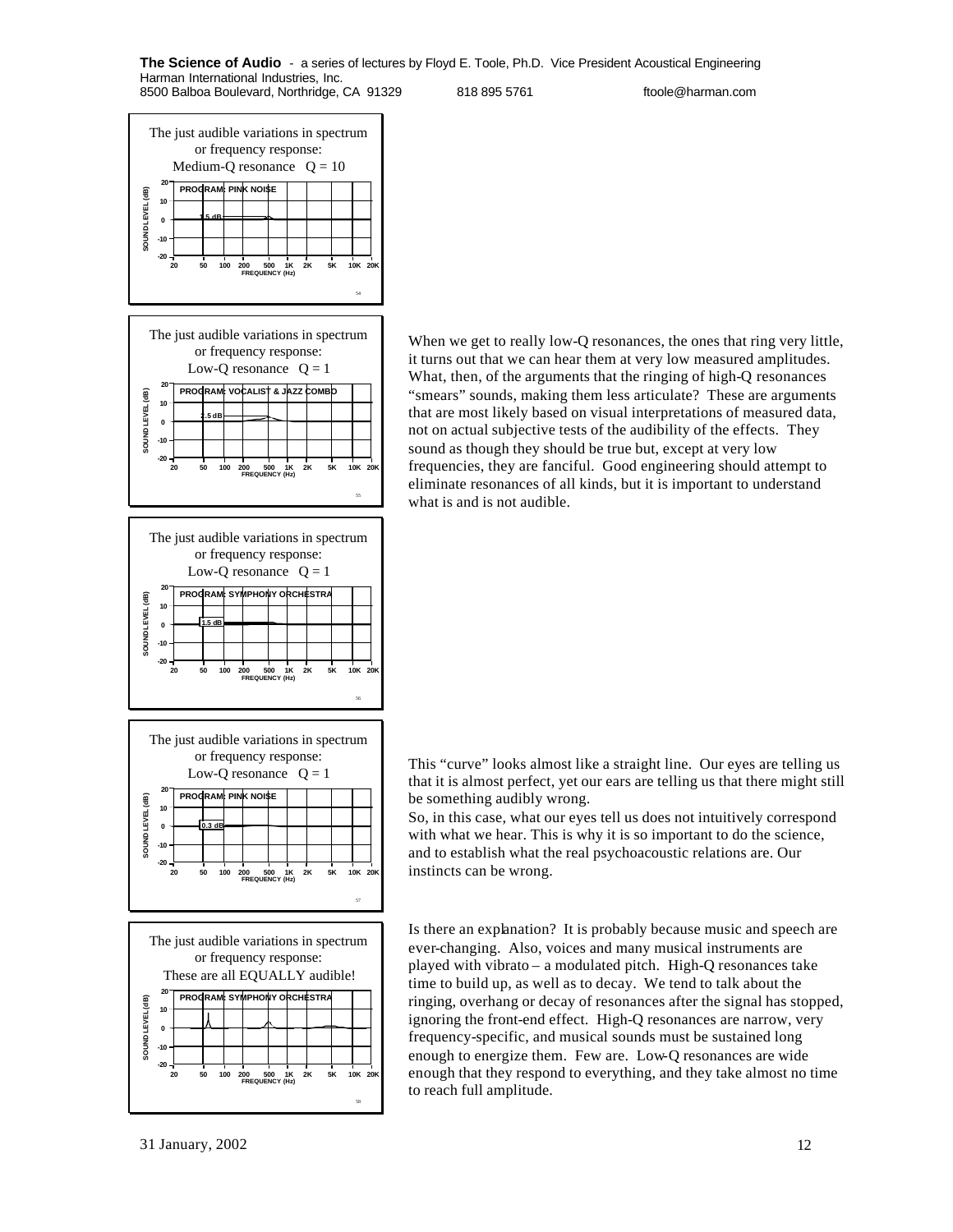Measurements must have enough resolution to show what we can hear

59









In order to make any sense at all of a frequency response curve, or a set of curves, they must be capable of revealing to our eyes everything that is audible.

The belief, still widespread in this industry, that we cannot measure what we can hear, has its origins in situations where the measured data were erroneous or incomplete. Such situations are common in the loudspeaker business.

Let's create a test. Suppose we had an imaginary system in which there were high-Q resonances uniformly distributed from low to high frequencies. A competent measurement system would reveal them to our eyes as they truly are.

However, not all measurement systems are equal. Many very commonly used ones "gild the lily", making the curves smoother than they really are. All systems that use time windowing, or the equivalent (MLSSA, TEF, and any FFT-based system) can do this IF the measurement window is not sufficiently long. Here I show what happens with a quite long window (17ms), more than is used by many manufacturers and reviewers. It is clear that the measurement does not reveal the existence of the high-Q resonances in the middle and low frequency regions. It does not show things that we know we can hear.

The popular one-third-octave measurements, very common in room measurements, simply fail. These give only a very "broad-brush" view of what is happening, and are of very limited use. One needs an analyzer capable of at least 1/10 octave resolution in order to reveal what we need to see.

For loudspeaker measurements, very long measurement windows are necessary, and these can be accomplished only in anechoic spaces. Outdoors, away from all reflecting surfaces, is free, but impractical. Anechoic chambers, such as the one shown here, are very practical, but also very expensive. However, this is the price of entry if you are seriously in the business. The length of the wedges determines how low in frequency one can measure accurately. These 4-foot wedges create a reflection-free environment down to about 60 Hz. We have calibrated it down to 20 Hz for specific measurement locations within it. With a large enough measurement time window, ANY measurement system should yield accurate data.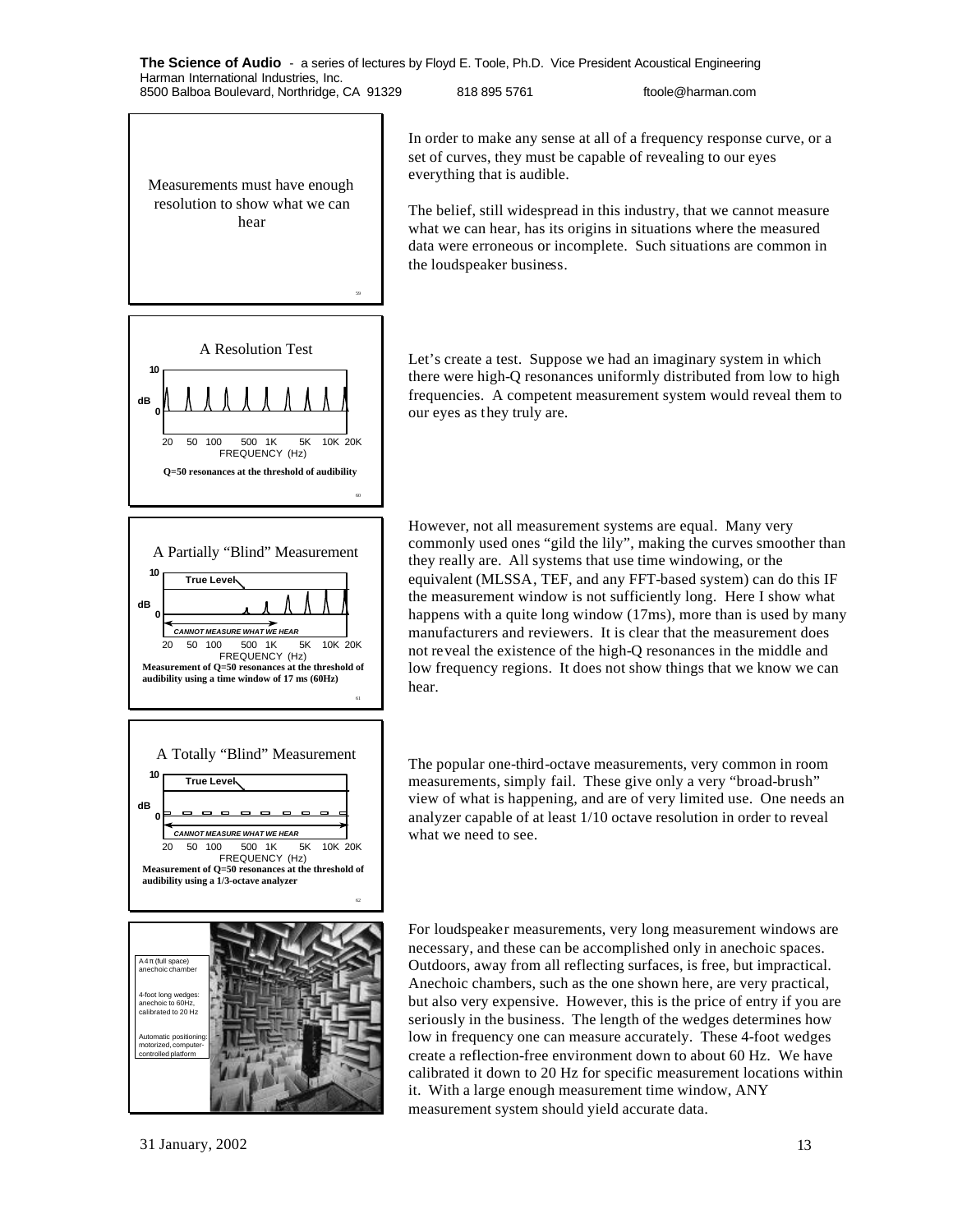AND the most commonly used specification for frequency response is useless . . .

 . . unless it is accompanied by a graph!!!

64

66



### Frequency and Time Domains

• Related by Fourier Transformation

• Behavior in one domain is paralleled by corresponding behavior in the other





Every audio device has a specification for frequency response. A tolerance of  $+/- 3$  dB is sufficient to describe a range from junk to jewels. By itself, it is meaningless window-dressing. A curve, and the ability to interpret it, are necessary. If the tolerance is small enough, then it does have meaning, of course.

So far, we have talked about frequency response as though it were the only important factor. What about the all-important transient response, speed, punch, drive, and all of those descriptors of what happens in the time domain?

Well, it turns out that the two domains are related to one another, by the Fourier transformation.

A perfect linear system would be described either by a clean uncluttered transient, or by a pair of flat straight lines portraying a constant amplitude vs. frequency characteristic (we call this the frequency response, although it is really the amplitude response), and a constant phase vs. frequency response. The flat amplitude response tells us that the signal level at all frequencies is constant. The flat phase response tells us that everything is happening at precisely the right instant in time. The combination of flat amplitude and phas e responses correspond to a perfect impulse, or transient, response.

Here we have disrupted the perfect system with a single high-Q resonance. The narrow "footprint" in the amplitude response, as seen earlier, is repeated in the phase response. In the time domain, the corresponding effect is extended ringing (the empty wine glass).

If we measured the amplitude and phase responses, a computer could perform a Fourier transform and give us the transient response. If we measured the transient response the computer could calculate the amplitude and phase responses. So the information on the left side of the slide is the same as that on the right side, only displayed in a different form.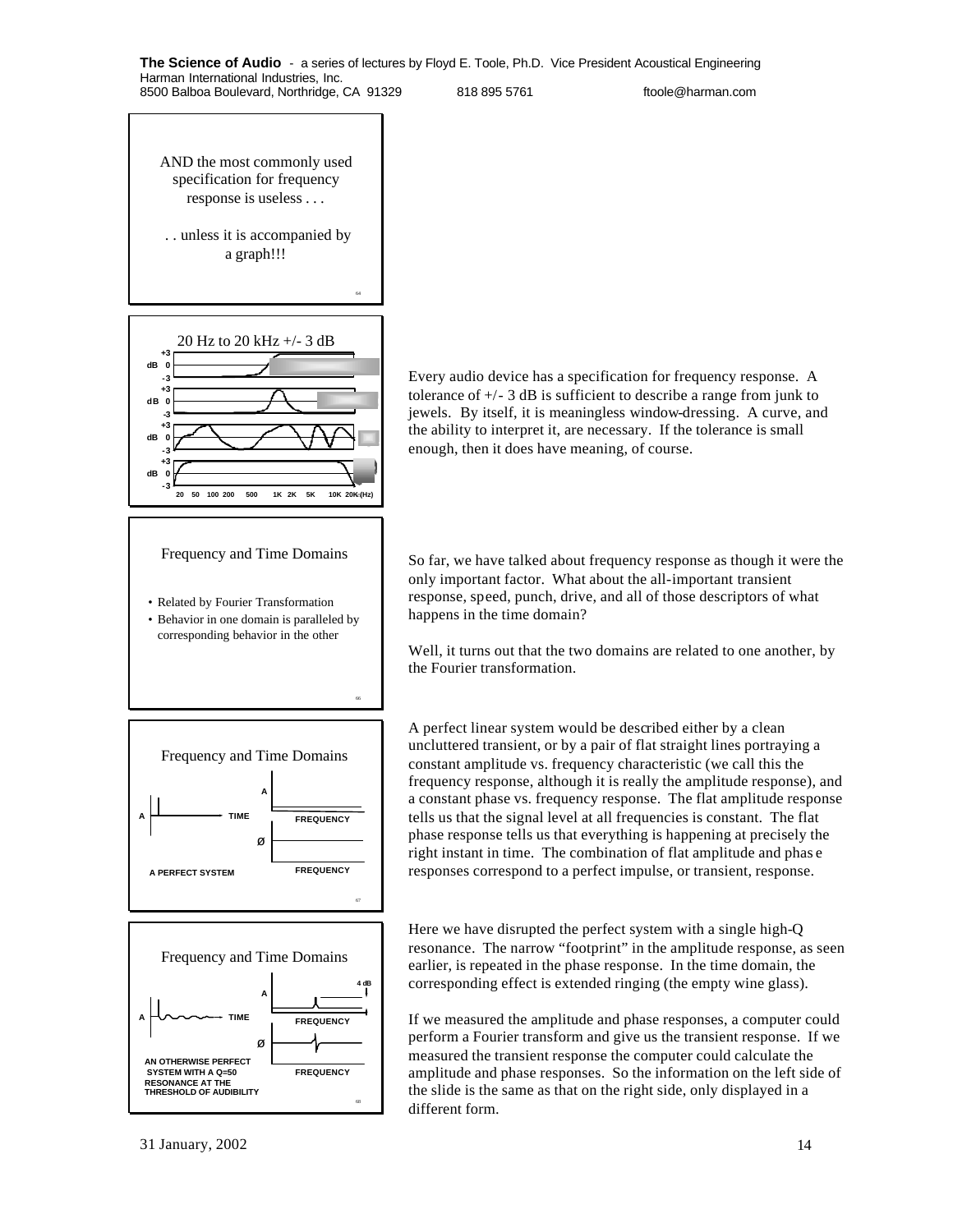

Here is a medium-Q resonance. The frequency-domain 'footprint' is larger, and the time-domain 'footprint' is smaller.

And a low-Q resonance. Note the convenient relationship: as the footprint in the frequency domain gets larger, that in the time domain gets smaller.

There is a class of systems that behave as "minimum-phase" systems. In such systems, if one has measured only the amplitude response – our familiar "frequency response", it is possible to calculate the phase response from that data. Now, if we know both the amplitude and phase responses, we can calculate the time response. So, in a minimum phase system, a measurement of the frequency response, allows us to predict the time response. A bump in the frequency response means that the system must ring. A flat, smooth, frequency response means that there is no ringing. The previous data show that we are able to measure the visual evidence of audible resonances in frequency response curves. This is really important.

Several very important devices are minimum phase systems, meaning that, for these devices, the frequency response curve is the single most important measure of audible performance in the linear domain. Of course we do measurements of non-linear effects as well, but in general these are much less troublesome.

**TIME TIME TREQUENCY** If a minimum phase system has a resonance, and we wish to get rid of the audible effects, we can choose to do it electronically.

73

**FREQUENCY**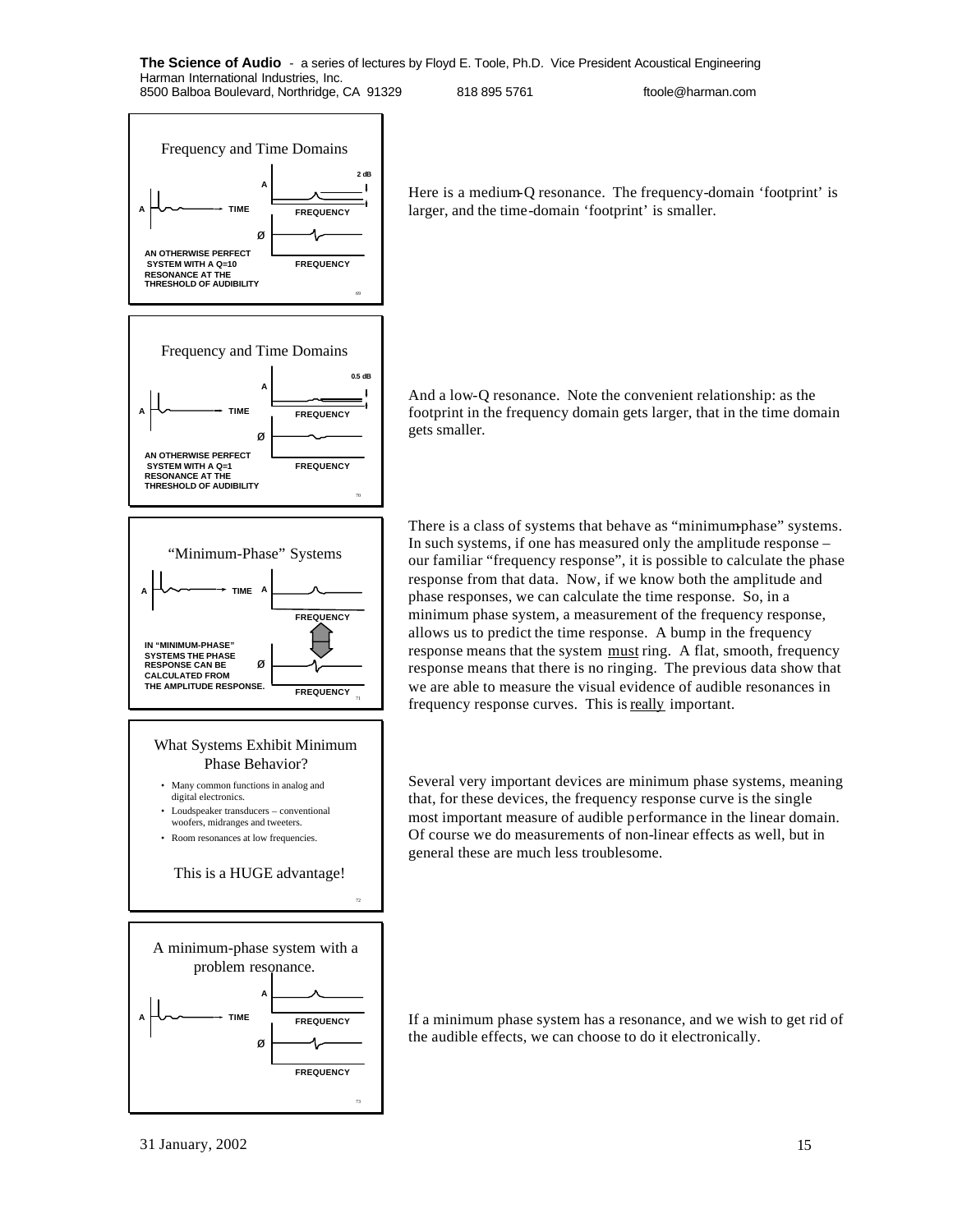



Which is one reason why active/amplified loudspeakers are attractive. A good loudspeaker without equalization can be an even better one with the right kind of equalization.

76





Simply design a minimum-phase filter, in either analog or digital electronics, that exactly matches the shape of the bump in the frequency response, but is inverted. When the two are added, we get a straight line. The filter, because it is minimum phase, will have a phase shift that mirrors the phase shift in the resonance, so that a summation yields another straight line.

How often have you heard that equalizers are bad because they add phase shift? Here we show that it is a good thing – assuming that it has all been done properly, with the necessary precision.

Two flat lines on the right, we know, correspond to a perfect impulse response on the left.

This is a very simple form of pre -distortion, a well known technique that, with the advent of digital processing, is likely to become more widespread. If we know what an electromechanical or acoustical system is doing wrong, there are some things that can be corrected by modifying, or pre-distorting, the signal so that what is eventually radiated as sound is correct.

It is not magic, but it certainly seems like it. Good loudspeakers can be made better. Room resonances can be tamed (for specific listeners at least).

However, in order for it to work we need accurate, high resolution, frequency response data, and parametric filters.

Which brings us back to measurements and spatial averaging. Here we see a portion of a spin-o-rama for a loudspeaker showing some bumps in the on-axis curve. The bumps are attenuated, and even disappear, with spatial averaging. This tells us that the bumps are caused by acoustical interference (in this case diffraction from the cabinet edges). They are not resonances, and they should not be equalized.

In this example, the series of bumps penetrate all of the curves, surviving even the 72-curve calculation of sound power. These truly are resonances, and they can be treated with individually designed parametric filters.

Spatial averaging ADDS information. Spectral averaging (smoothing) takes it away.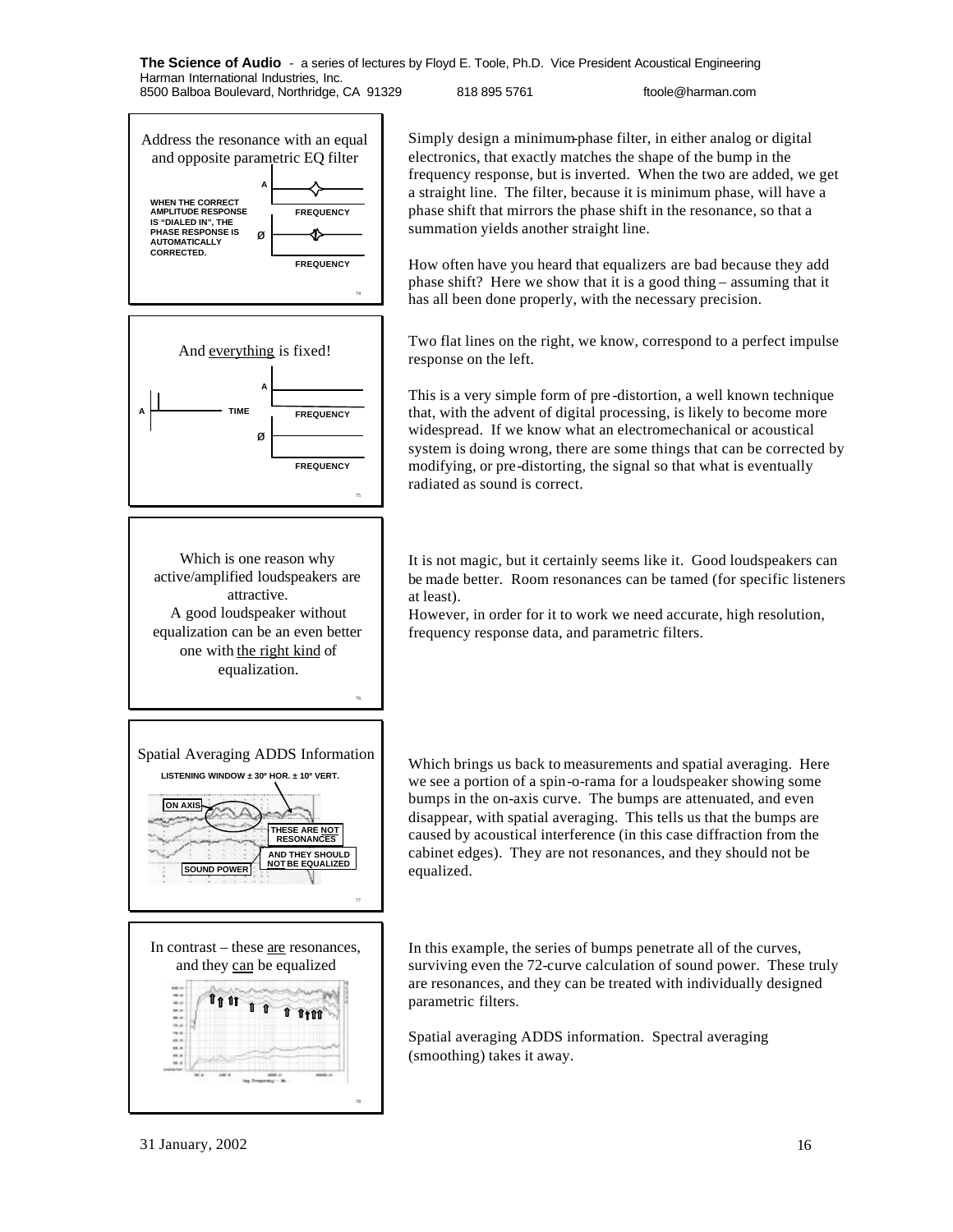Measurements make a nice story, but can people really hear the differences?

> Let's test them with four "high-end" speakers.

> > 79

80



If all of this really means anything, we should be able to prove it using our carefully conducted listening tests.

Four expensive and highly regarded loudspeakers are evaluated in the "shuffler" room, in a double-blind test. These are the measurements. The listeners, of course, do not get to see them until it is all over.

This one is well behaved. It has smooth, flattish curves, very wide, very uniform dispersion, and excellent low-frequency extension. The slight sag in the upper middle frequencies is something that is sometimes done to compensate for the numerous excessively bright recordings out there. The trade-off, others might sound a bit laid back.

This one too: \$8000/pr Here is a 'tell it the way it is' speaker. Unabashedly flat, very smooth, superb low bass extension, being only about 5 dB down at 20 Hz, with a directivity that smoothly and gradually rises with frequency. A small dip in sound power around 2 kHz might be barely audible, but likely only in quite 'live' rooms.

> This one is likely to have a 'personality'. The undulations in the upper mids/lower treble are everywhere, including the directivity. It is possible to play detective, and guess that this is a three-way system, with the woofer crossing over to the midrange around 300 Hz, and the midrange crossing over to the tweeter around 3-4 kHz. How do we know? Look at the directivity curves. Very low frequencies are omnidirectional. The curve rises as the woofer becomes more directional until it crosses over to the smaller midrange when the directivity drops. It then rises again with frequency until it crosses over to the small tweeter, at which point the cycle begins again. The low bass is fair, but a small bump just below 100 Hz spoils it.

This speaker has a bunch of things going on. Clearly the designers didn't believe that flat was necessary, or they didn't know how to achieve it. Not only are the general trends not flat, but superimposed are peaks and dips suggesting resonances. The proof that they are resonances is in the fact that the patterns are repeated in all of the curves. The directivity is interesting, being zero up to 100 Hz (the woofer) and then abruptly rising to about 5 dB and hovering around that all the way to 20 kHz. Since 4.8 dB is the directivity of a dipole, we could suspect that this is a hybrid system with a panel loudspeaker operating above about 100 Hz. The woofer exhibits a significant bump and then rolls off below about 60 Hz. No subwoofing here.





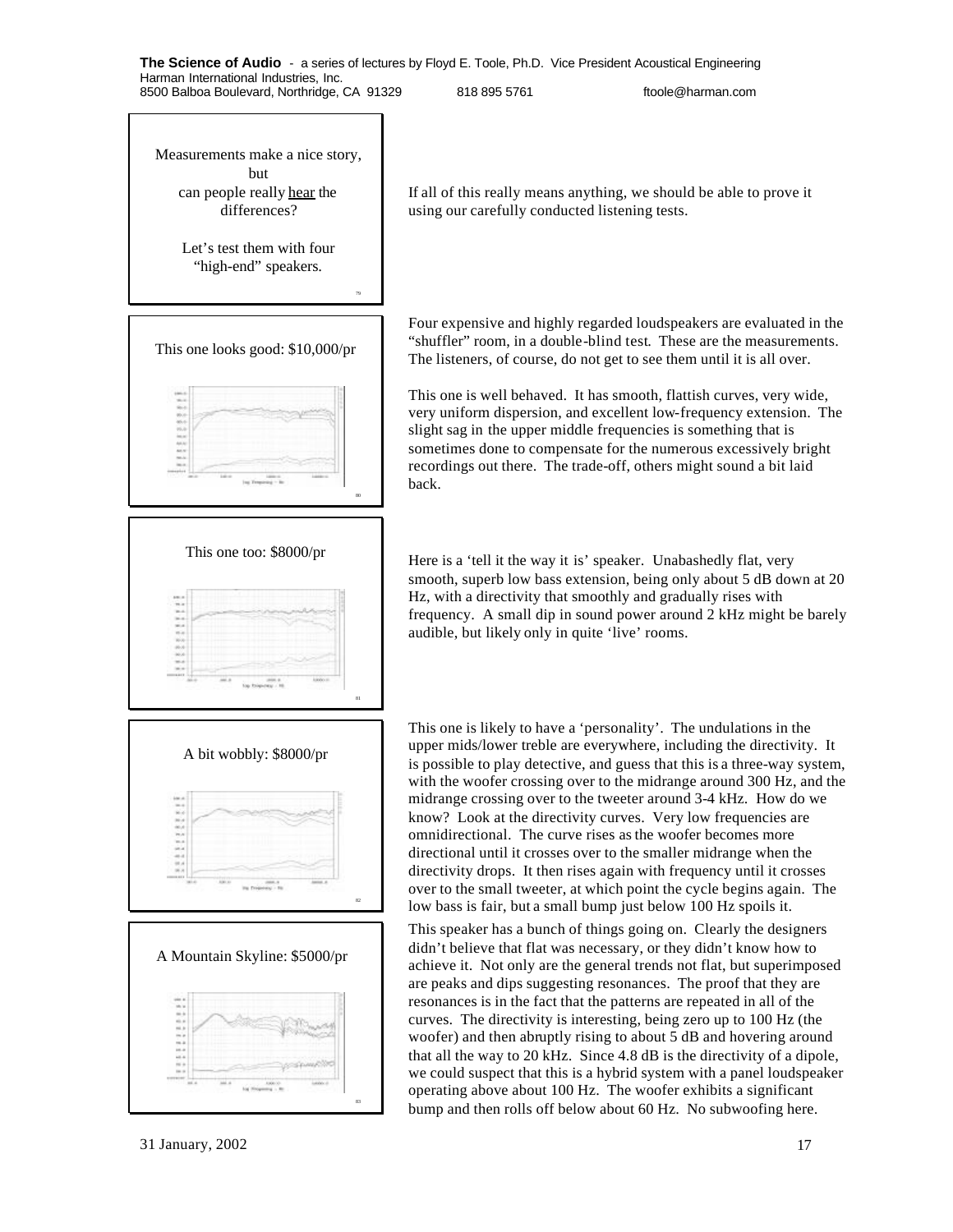**The Science of Audio** - a series of lectures by Floyd E. Toole, Ph.D. Vice President Acoustical Engineering Harman International Industries, Inc.

8500 Balboa Boulevard, Northridge, CA 91329 818 895 5761 ftoole@harman.com



**Brand Y Brand X Brand B Brand A** 

What do listeners say they like?

**Cell Bar Chart Grouping Variable(s): Loudspeaker Error Bars: 95% Confidence Interval**

\$2000/pr

**FRAME REFERE** 

After several rounds of listening to different kinds of music, several listeners yielded subjective preference ratings that were processed in a statistical analysis program. One of the results is a bar graph showing the average rating for the group of listeners, for each of the loudspeakers. The tiny lines on top of the bars show the 95% confidence intervals. If the differences in the ratings are greater than these lines, the differences are probably statistically significant, and not due to chance. The two top-rated speakers are not significantly different from each other, according to this rule. The other two are truly less good.

When we combine the subjective with the objective data, it is clear that the loudspeakers that yielded the best set of technical data, also were preferred by the listeners.

It works!

86

At Harman, we do hundreds of such listening evaluations, using competitors' products that we purchase on the open market. It is essential to know where our new products stand with respect to the competition.

The results are monotonously the same. Loudspeakers that look good in the spin-o-rama measurements are the ones that are subjectively preferred.

This is one of those pricey 'high end' bookshelf-sized speakers that some reviewers have raved about. The measurements suggest that it is a slightly dull sounding, moderately colored system with no real bass. The listeners agreed.



\$10,000/pr Note that price sometimes has nothing to do with sound quality. There may be material value to justify the high price, a sexy appearance, or just a lot of hype. This is the audio business, and reason and the laws of physics seem not to be universally applicable.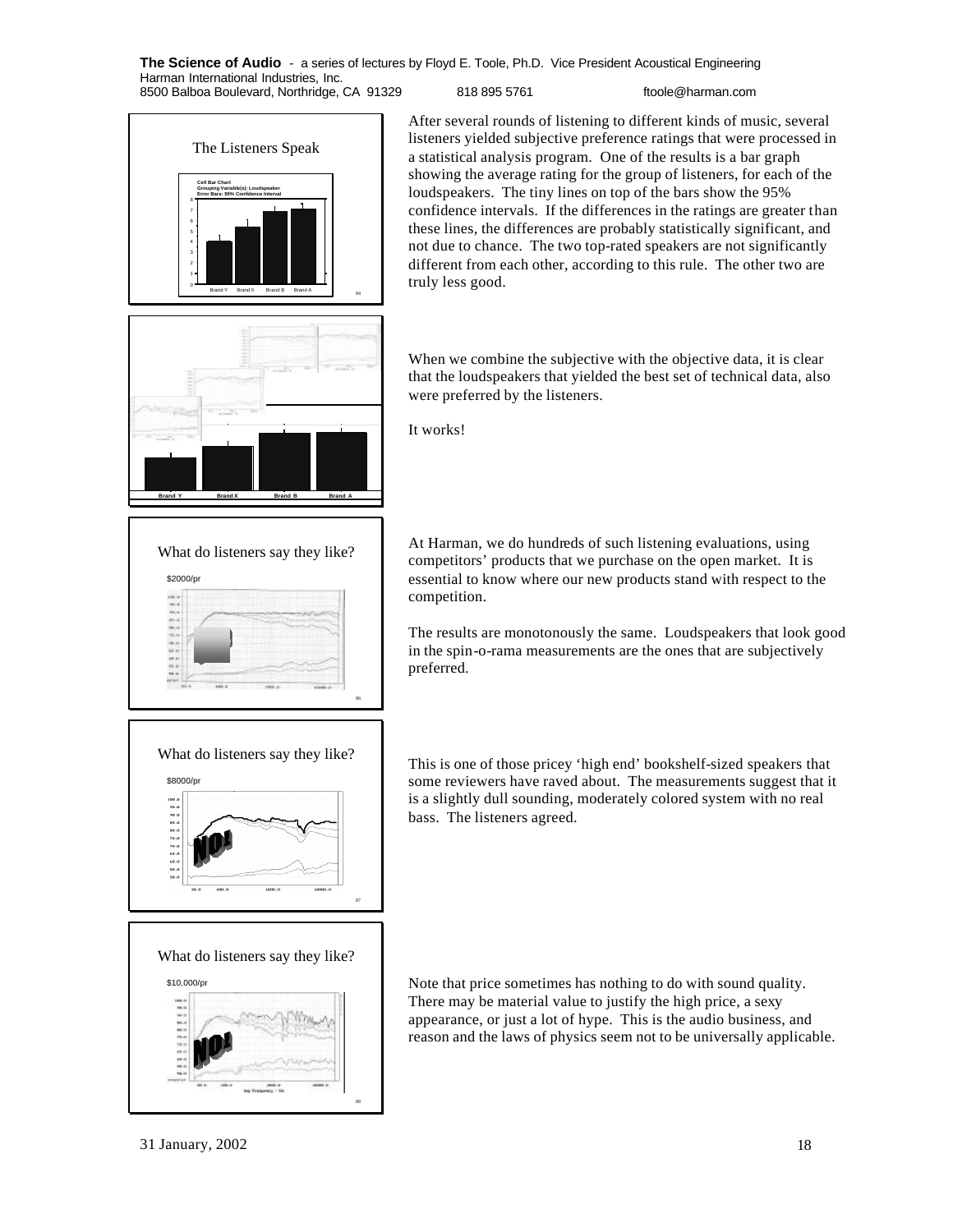

Truly excellent sound can be found at moderate prices.









\$300/pr Even entry-level products can sound good. They will come in plain enclosures, and they may not play as loud as the bigger boys, but they are eminently capable of preserving most of the artistic integrity.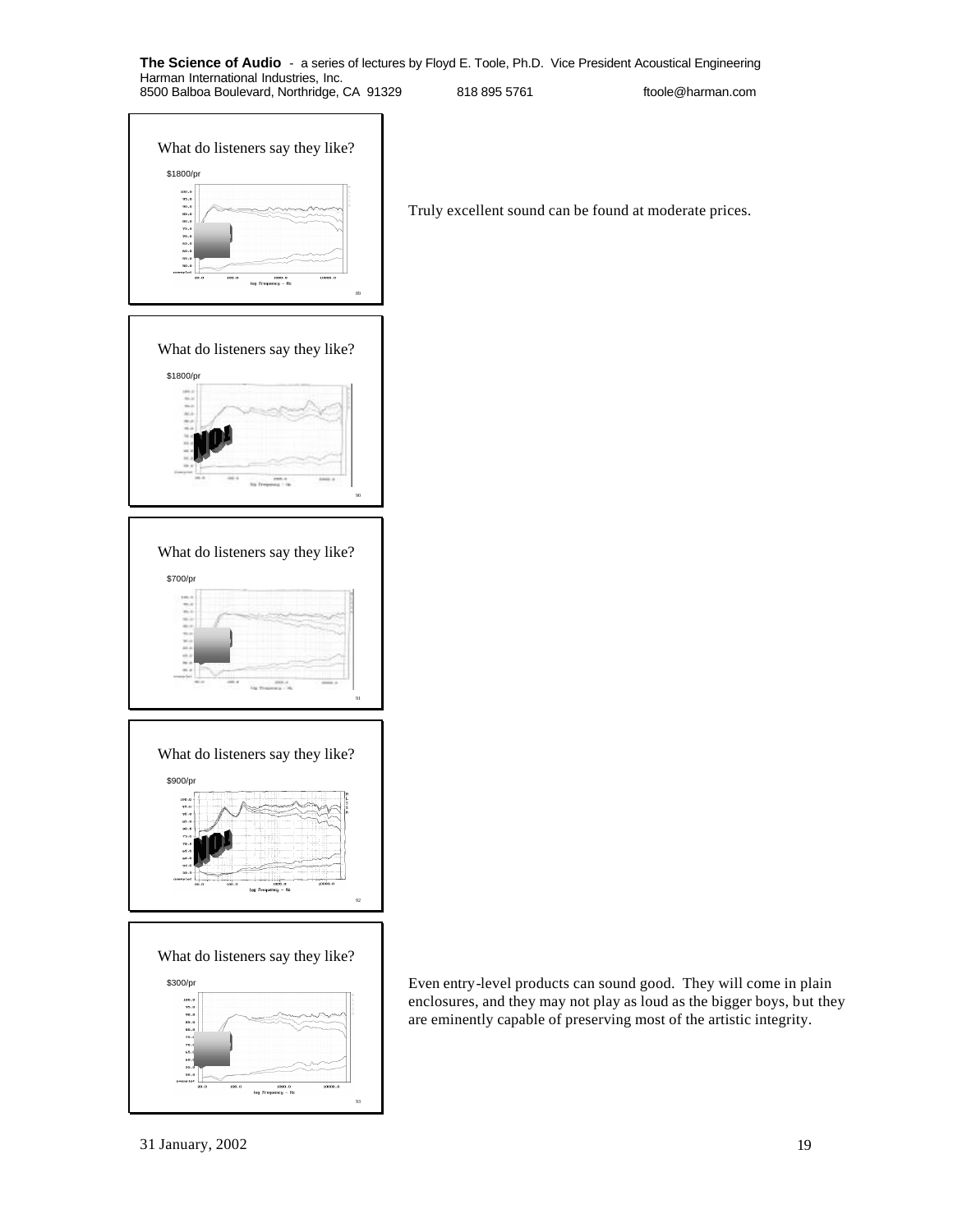package and a story.

94 What do listeners say they like? \$460/pr Here's one to avoid! It is amazing that anyone, especially a well-95 Conclusion: Listeners don't like resonances!! 96 Equivalent Measurements **SUBJECTIVE OBJECTIVE** 97 The Rules for Good Sound in Rooms At middle and high frequencies:  $\checkmark$  Start with a loudspeaker that was designed to function well in a variety of different rooms. > Use geometry, reflection, diffusion, and absorption to achieve good imaging and ambiance. At low frequencies:  $\triangleright$  Maximize the output from the subwoofer(s).  $\triangleright$  Achieve a uniform performance over the listening area. ÿ Equalize to achieve good performance. Reflections alter both Sound Quality and Imaging

ALL of the most preferred loudspeakers are ones that exhibit the flattest, smoothest families of curves.

They exhibit the fewest, and the lowest level, resonances. They have the flattest, smoothest, widest bandwidth frequency responses when measured from all angles.

advertised brand as this one is, would actually let something like this out into the marketplace. For the same price, they could be selling good sound. Obviously they don't care. Instead they sell a slick

They have similar shapes in all of the curves – i.e. they have quite constant, or at least smoothly changing, directivity as a function of frequency.

Can we measure what we can hear? No, but we sure have made a good start.

This is a powerful position to be in, when it is possible to demonstrate that the right set of accurate measurements has a consistent relationship with listener evaluations.

We do not claim to have mastered everything, at this stage. However, some things are understood. They even make logical sense.

So, let's assume that, to a first approximation, we understand how to design loudspeakers that have the potential of sounding good in a room.

The second rule for good sound requires that we look at some specifics of the room itself.

- Reflected sounds can be controlled by:
- (a) controlled-directivity loudspeakers,
- (b) absorbing or diffusing objects on

98

- reflecting surfaces in the room,
- (c) the shape of the room, (d) some of each.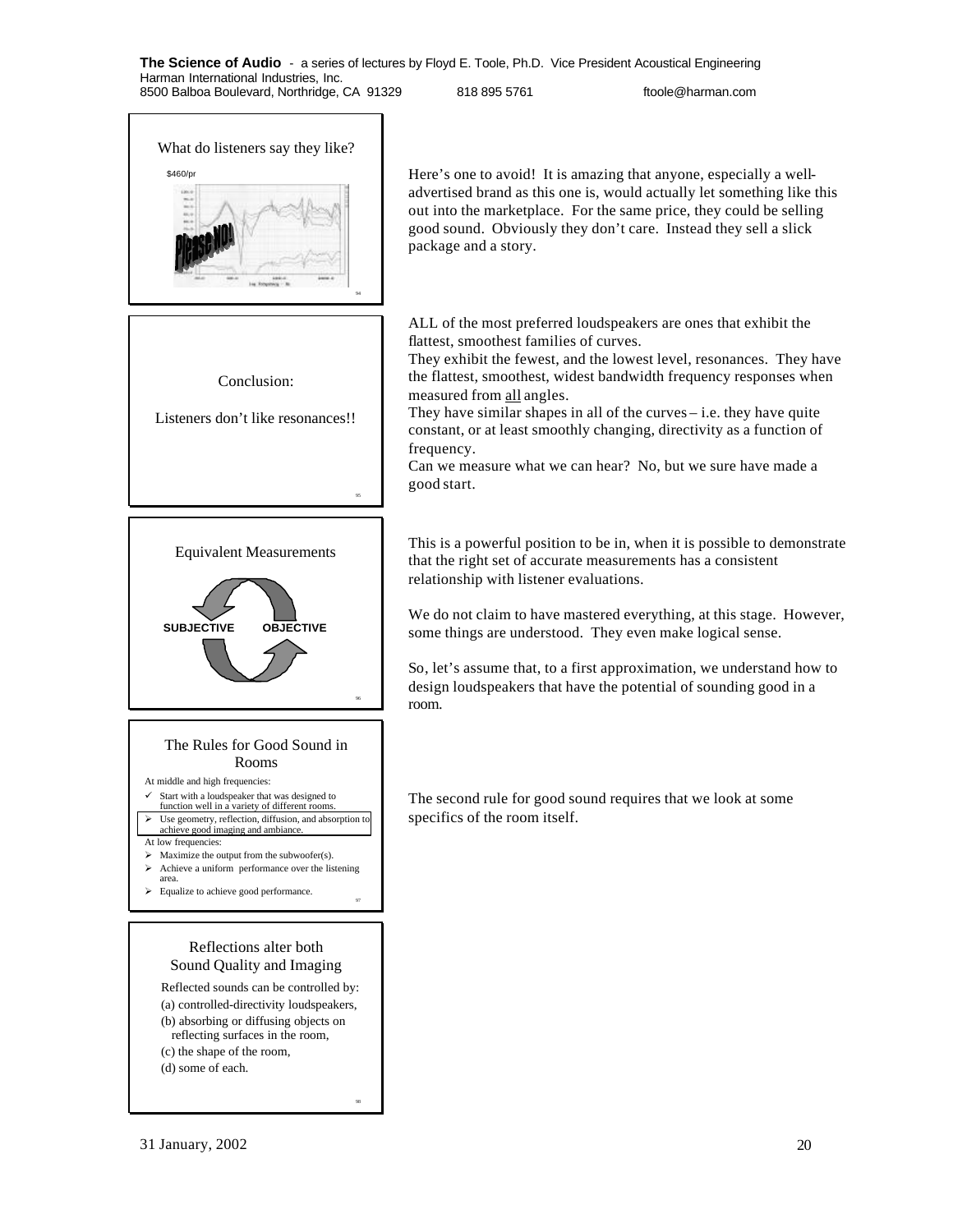

Here is a cartoon description of what happens with reflected sounds

We start with only a floor, no walls. Brunhilde, of opera fame, is singing in the right speaker only.

Adding walls, the one next to the right loudspeaker is some distance away, produces a nice warm "spatial" illusion. It sounds a little

If the wall is moved a bit closer to the speaker, we note that the lady is a little bit "smeared", putting on some weight, and maybe leaning a bit to the right.



**MOVE IT CLOSER AND THE FAT LADY SINGS**

**THE REASON: THE WALL IS AN ACOUSTIC MIRROR, CREATING A DUPLICATE SPEAKER** If the wall is too close, the truly fat lady is singing.

Why? Because the wall is an acoustic mirror, creating a second acoustical loudspeaker, just as it would create a second visual one if the wall were optically reflective. No wonder things got a bit fuzzy.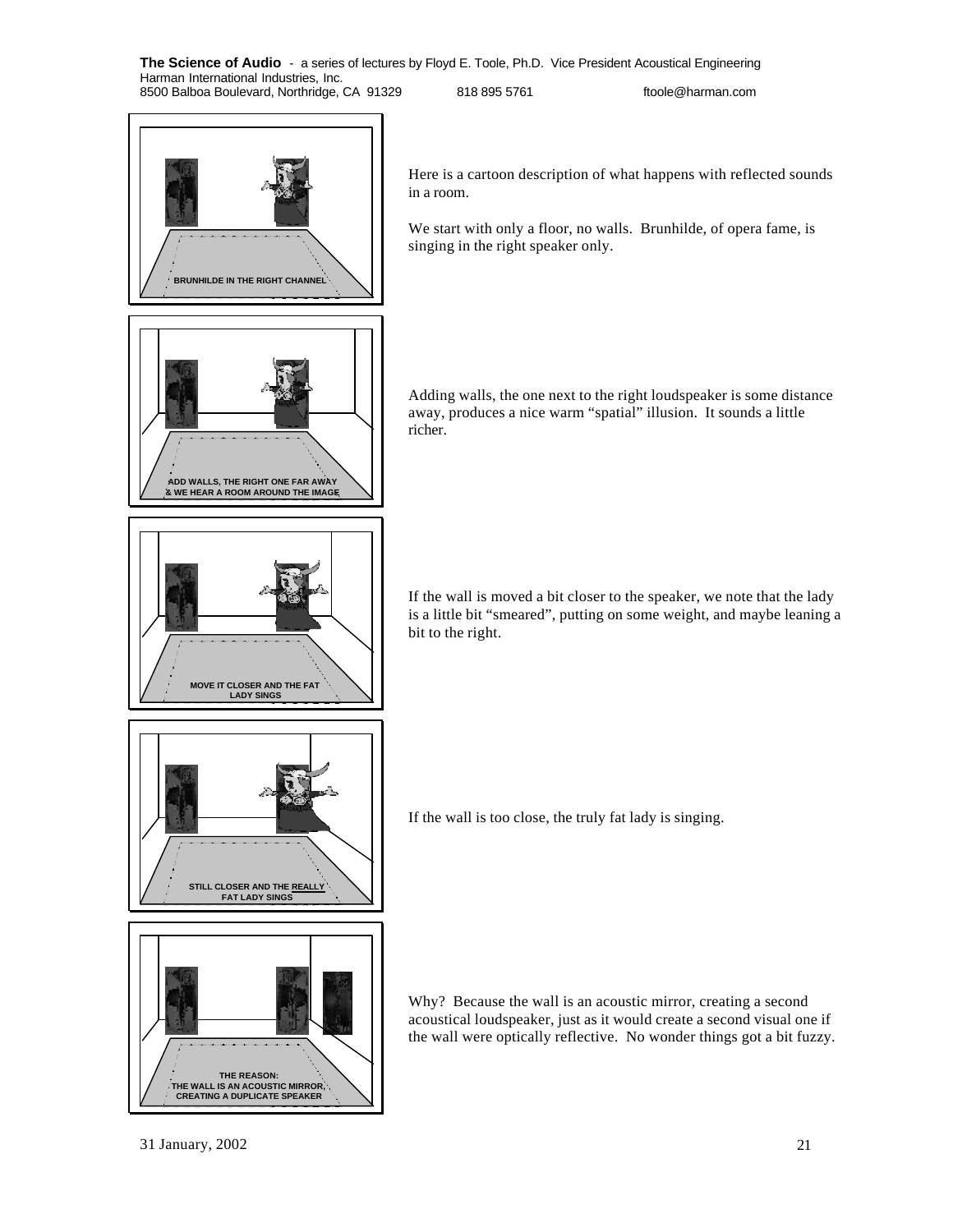**OUND ABSORBING MATERIAL ON THE WA REDUCES THE "SIZE" OF THE REFLECTION AND THE LADY IS SLIM AGAIN** *NARROW DISPERSION WIDE DISPERSION* FOCUSES SOUND ON LISTENERS, MINIMIZING WALL REFLECTIONS, MAXIMIZING CLARITY "ILLUMINATES' THE ROOM, CREATING MANY REFLECTIONS WHICH ADD SPACIOUSNESS, EVEN IN SCENES WHERE IT IS NOT AND INTIMACY AS INTENDED IN MOVIES. APPROPRIATE. Р لماالما لعا الما) [لما اله لما 105 ADDING SOUND ABSORBING MATERIAL ALONG THE SIDE WALLS CAN CREATE MUCH THE SAME EFFECT AS DIRECTIONAL LOUDSPEAKERS. ച l۵ HOWEVER, IT IS VERY WASTEFUL ە TO CREATE THE SOUND ENERGY<br>AND THEN TURN IT INTO HEAT IN AN ABSORBER! 106 A Basic Imaging Test **THE SIGNAL: BROADBAND MONOPHONIC PINK NOISE K** 107 "Normal" Stereo Imaging  $\overline{\bm{v}}$ Ó

Placing some sound absorbing material on the wall, at the reflection point (have a helper hold a mirror against the wall and find the location where you can see the loudspeaker tweeter from the most important listening position). The reflected sound is attenuated, and the lady loses a bunch of weight.

What material? Acoustic foam or rigid fiberglass board, with or without acoustically transparent fabric covering. How thick? Not less than one inch, preferably two to four inches.

How large? To be really effective, a patch at least 3 to 4 feet on a side is necessary. Tiny little "cushions" are more psychological than acoustical. Heavy, velour drapes, densely folded also work well.

Nowadays, we know enough about horn design to be able to make them sound really good, and take advantage of their directional control. The days of horns that are just loud and sound like megaphones are past – for good engineers at least. If the room is acoustically live (the way many interior decorators like them), then the only option is to use horns, or waveguides, to control the radiation from the loudspeakers. This way the energy is focused on the listeners, and kept away from the reflecting surfaces, improving the intelligibility and directional effects.

The create and destroy method Movies, especially, are designed for listeners in a strong direct sound field. Some people use wide-dispersion loudspeakers, and then cover the walls with sound absorbing material. This gets the job done, but in doing so it makes the entire system work harder, first to create the sound, and then turning it into heat in absorbers. The result, dynamic range is sacrificed. Not necessarily a good tradeoff.

Acoustically dead rooms are also not very pleasant places in which to spend time, conversing or anything else. Some custom home theaters are like this. It is not a recommended solution.

Whether it is a classic two-channel stereo system, or a multichannel system, one of my first tests is to play monophonic pink noise (available on numerous test CD's) through the front left and right speakers, sit in the "sweet spot" and listen. What should be heard is a compact image of noise, floating midway between the loudspeakers. As you move backwards in the room the image should stay. As you lean left or right, the image should move left or right. This is normal. It is a phantom stereo image.

Now, put on some music. The featured artist in pop and jazz recordings should float in the middle location. The band should be across the front creating a solid sound stage (the success of this is greatly dependent on the recording, so be sure to try a few). In recordings with "ambiance", like most in the classical repertoire, you might sense an acoustical spaciousness around you. This is good.

108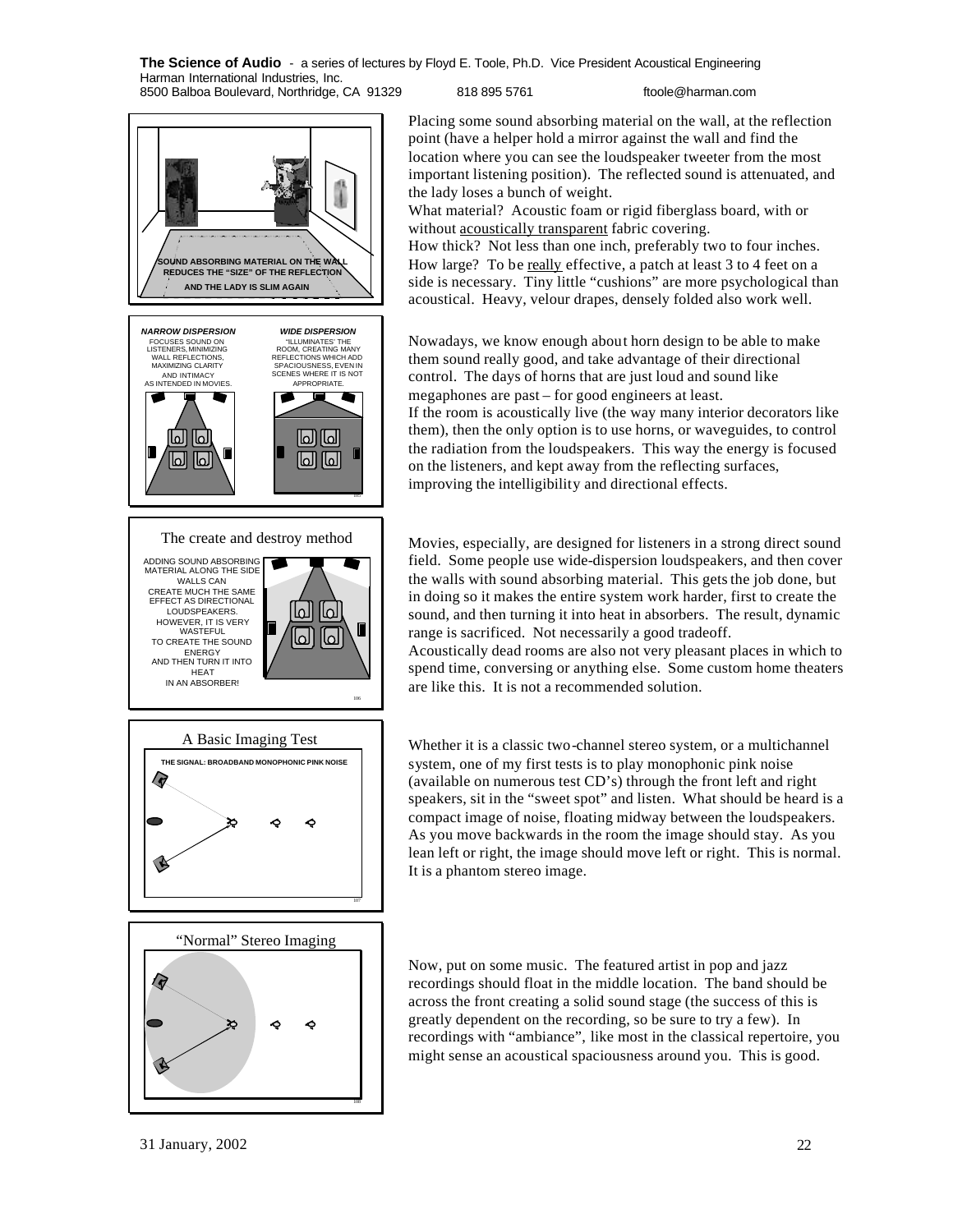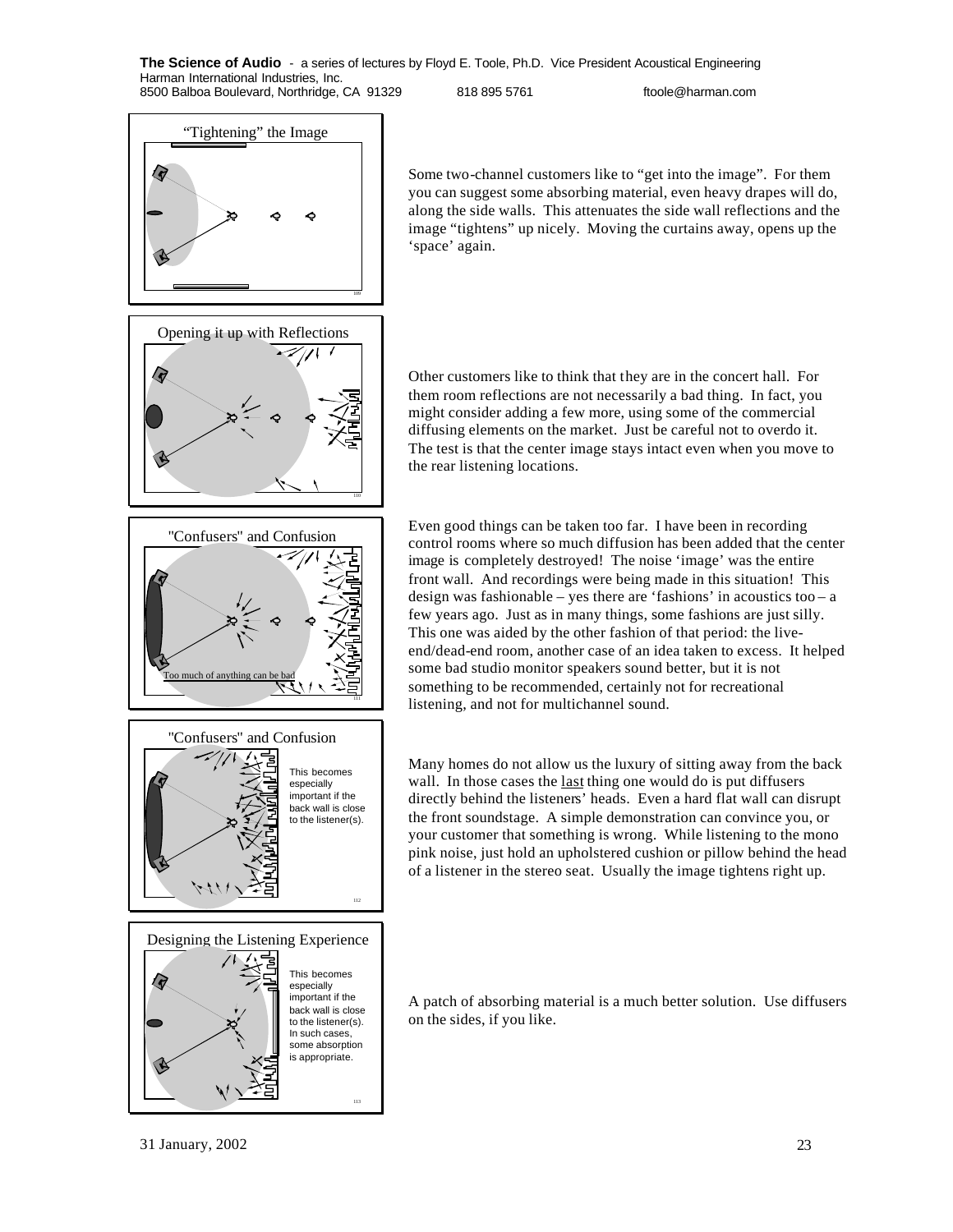





Commercial diffusers are highly specialized devices, designed to accept sounds arriving from any angle, and then to re-radiate them in all directions. Such diffusers, then, need to be considered as distributed sound sources.

To a listener, these surfaces send a large number of individual reflections to the ears, from all parts of the device.

The classic "polycylindrical" diffuser, is nothing more than a curved surface intended to break up large flat surfaces. As diffusers they work very well indeed, and they are inexpensive. They can also be incorporated into interesting looking architectural features, possibly including lighting effects. If you want to get creative, there are many regular and irregular geometrical shapes that work well. A good drywall artisan will love you for giving him something interesting to do. Remember to bounce some of the sound vertically too. If the diffusion is to be effective over middle as well as high frequencies, some of the shapes must be a foot or more deep. The notion that textured paint does anything consequential is another fantasy.

A listener receives only one reflection from each of the curved surfaces.

If the listening room is also a normal living space, it may not be necessary to use any special acoustical devices at all. With a little thought, bookcases, display cases, paintings, fireplaces, etc. can all do the job without making the room look at all "technical".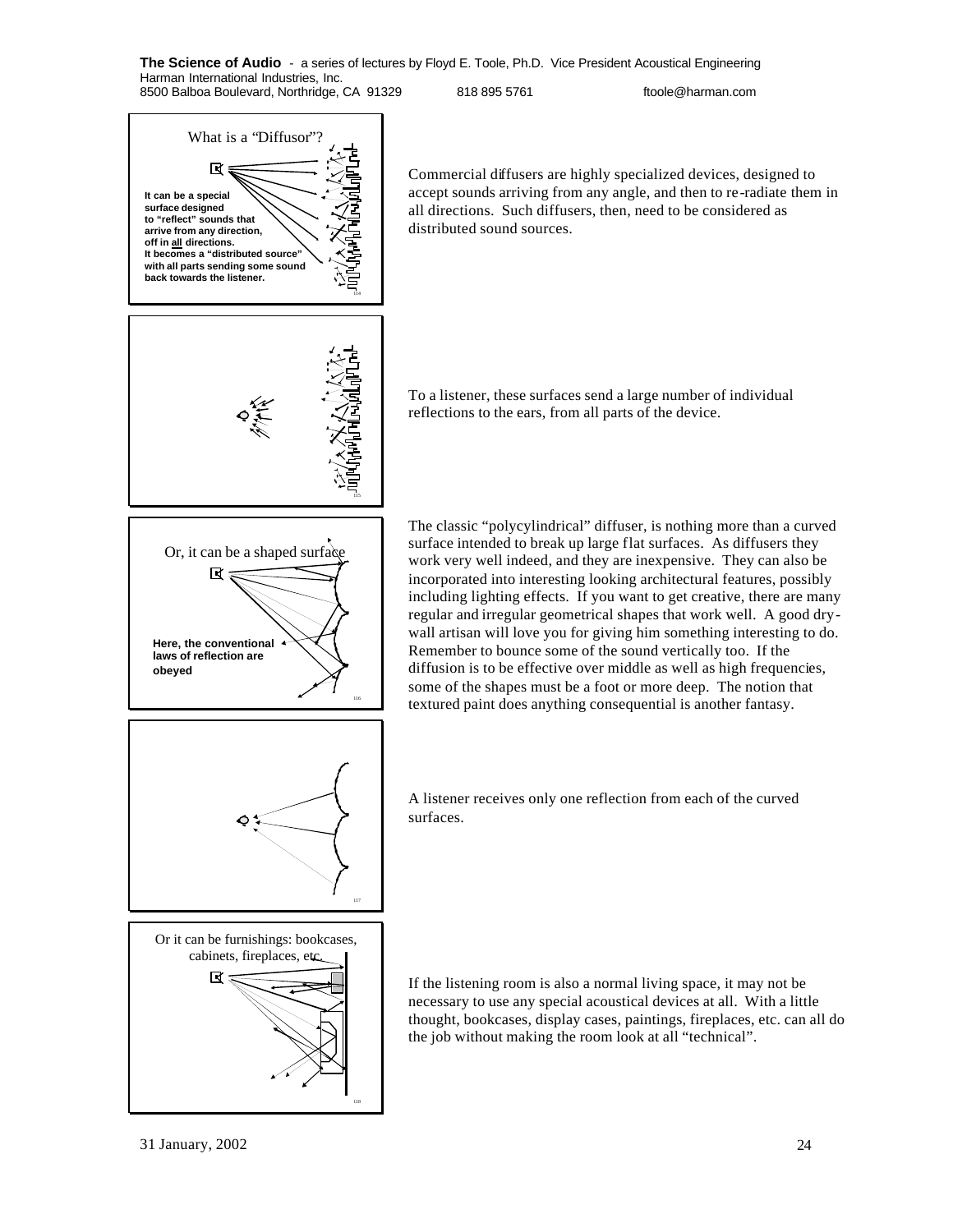

Flat empty walls not only look stark, but they sound that way too.



Geometric irregularities on walls, furniture and diffusing elements are excellent cures for flutter echoes. They eliminate the problem without absorbing sound.

An acoustical consultant walks into a room, stands by the door, claps his hands, furrows his brow, and pronounces that this room has really bad flutter echoes and you need his (expensive) help to fix it. If this happens, say goodbye.

The only flutter echoes that are important to the quality of reproduced sounds in the room are those that are excited by the loudspeakers themselves. Have an assistant clap hands at the loudspeaker locations while you listen from the relevant locations in the room. If there is a problem then fix it. It matters not that flutters can be heard from the top of a step ladder.

It is amazing how little it takes to cause an audible flutter, and it is amazing how little it takes to get rid of one. I have seen a picture, hung on a slight angle, do the job. Moving a bookcase, adding a wall bulge over a fireplace, a two-foot square patch of diffuser or absorber in a large wall, all have solved annoying problems without absorbing significant sound.

## Coming up in Part 3

Perfecting the low frequencies. How many subwoofers? Where do I put them? Where do I sit? What about "bass traps"? How do I get rid of "room boom"?

31 January, 2002 25 Here we look at what it needed for truly excellent bass performance in rooms. An understanding of room modes, or resonances, is essential to achieving uniform bass over a listening area. The right kind of equalization can help to